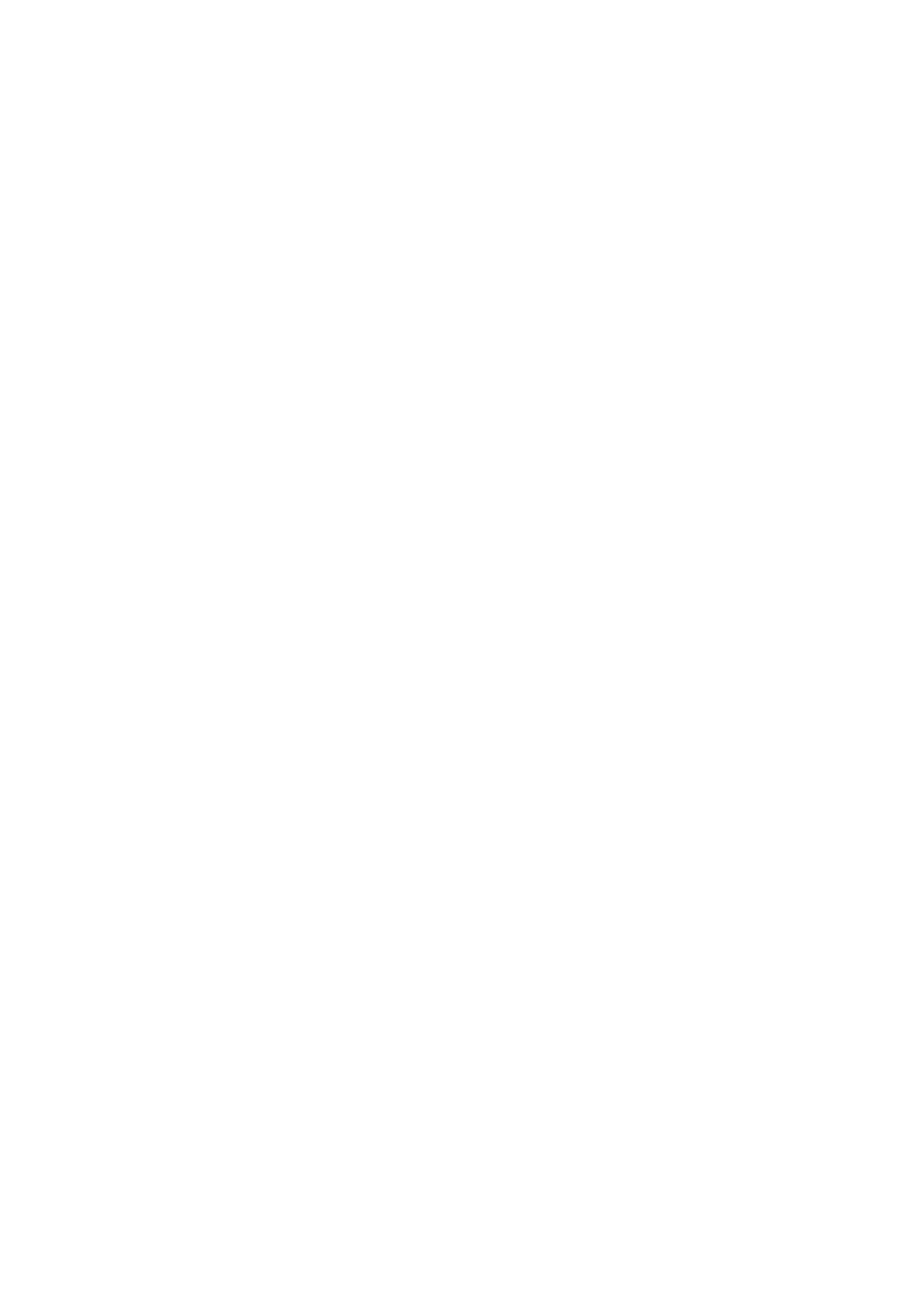#### BRITISH GEOLOGICAL SURVEY

BGS DIGITAL OPEN REPORT OR/20/054

The National Grid and other Ordnance Survey data © Crown Copyright and database rights 2021. Ordnance Survey Licence No. 100021290 EUL.

*Keywords*

Permeability, groundwater flow, unsaturated zone.

*Front cover*

Lyddon spout near Dover, Kent. Source BGS

*Bibliographical reference*

BRITISH GEOLOGICAL SURVEY 2021. User guide: BGS Permeability

version 8. *British Geological Survey Open Report*, OR/20/054. 34pp.

DOI:10.5285/e2a05b99-ac06- 415d-836b-e3bf37fe7191

Copyright in materials derived from the British Geological Survey's work is owned by UK Research and Innovation (UKRI). You may not copy or adapt this publication without first obtaining permission. Contact the BGS Intellectual Property Rights Section, British Geological Survey, Keyworth, e-mail ipr@bgs.ac.uk. You may quote extracts of a reasonable length without prior permission, provided a

full acknowledgement is given of the source of the extract. Maps and diagrams in this

book use topography based on Ordnance Survey mapping.

# User guide: BGS Permeability version 8

British Geological Survey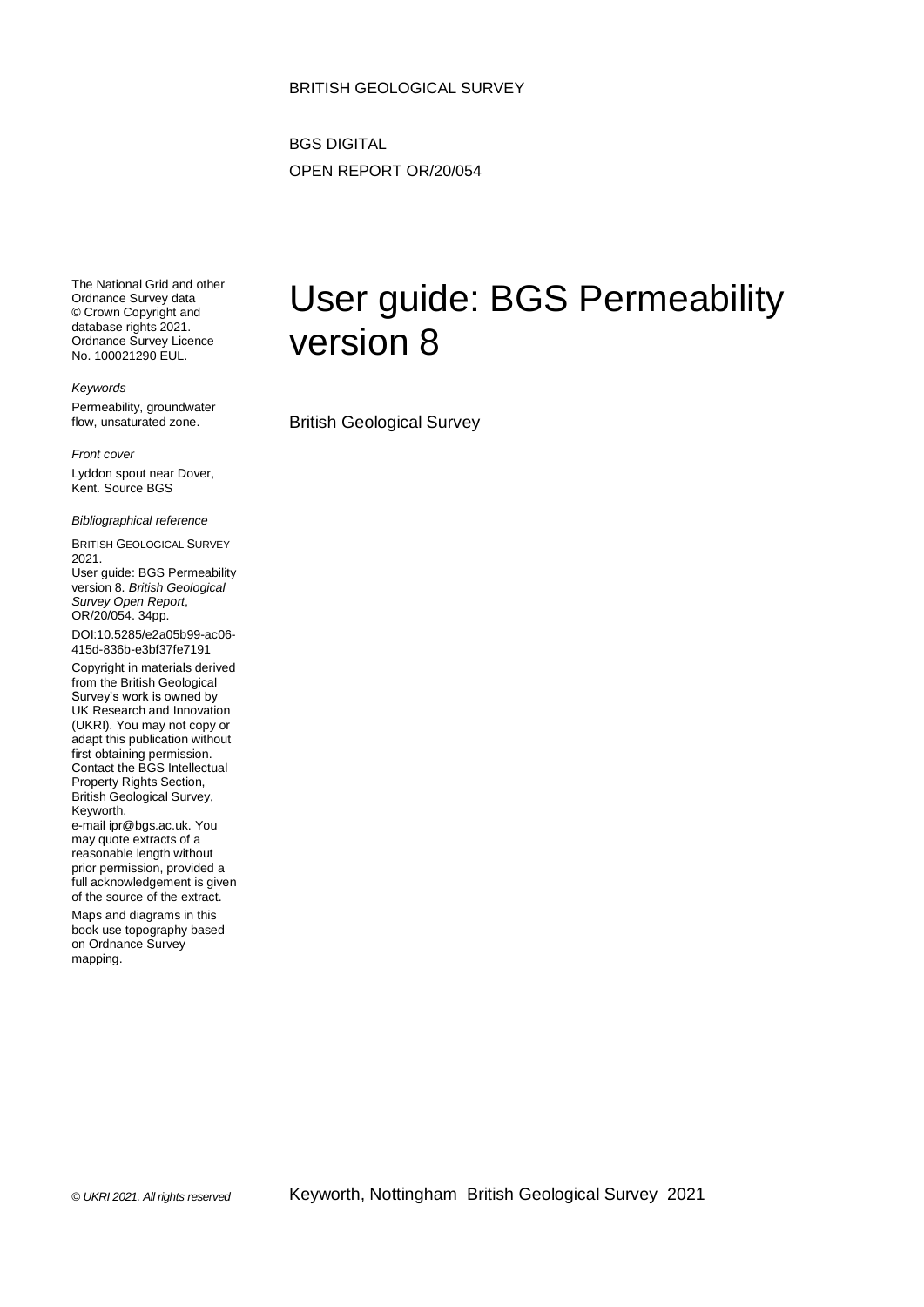#### **BRITISH GEOLOGICAL SURVEY**

The full range of our publications is available from BGS shops at Nottingham, Edinburgh, London and Cardiff (Welsh publications only) see contact details below or shop online at www.geologyshop.com

The London Information Office also maintains a reference collection of BGS publications, including maps, for consultation.

We publish an annual catalogue of our maps and other publications; this catalogue is available online or from any of the BGS shops.

*The British Geological Survey carries out the geological survey of Great Britain and Northern Ireland (the latter as an agency service for the government of Northern Ireland), and of the surrounding continental shelf, as well as basic research projects. It also undertakes programmes of technical aid in geology in developing countries.*

*The British Geological Survey is a component body of UK Research and Innovation.*

*British Geological Survey offices*

#### **Nicker Hill, Keyworth,**

**Nottingham NG12 5GG** Tel 0115 936 3100

#### **BGS Central Enquiries Desk**

Tel 0115 936 3143 email enquiries@bgs.ac.uk

#### **BGS Sales**

Tel 0115 936 3241 email sales@bgs.ac.uk

#### **The Lyell Centre, Research Avenue South, Edinburgh EH14 4AP**

Tel 0131 667 1000 email scotsales@bgs.ac.uk

#### **Natural History Museum, Cromwell Road, London SW7 5BD**

Tel 020 7589 4090 Tel 020 7942 5344/45 email bgslondon@bgs.ac.uk

#### **Cardiff University, Main Building, Park Place, Cardiff CF10 3AT**

Tel 029 2167 4280

**Maclean Building, Crowmarsh Gifford, Wallingford OX10 8BB** Tel 01491 838800

#### **Geological Survey of Northern Ireland, Department of Enterprise, Trade & Investment, Dundonald House, Upper Newtownards Road, Ballymiscaw, Belfast, BT4 3SB**

Tel 01232 666595 www.bgs.ac.uk/gsni/

#### **Natural Environment Research Council, Polaris House, North Star Avenue, Swindon SN2 1EU**

www.nerc.ac.uk

Tel 01793 411500 Fax 01793 411501

#### **UK Research and Innovation, Polaris House, Swindon SN2 1FL**

Tel 01793 444000 www.ukri.org

Website www.bgs.ac.uk Shop online at [www.geologyshop.com](http://www.geologyshop.com/)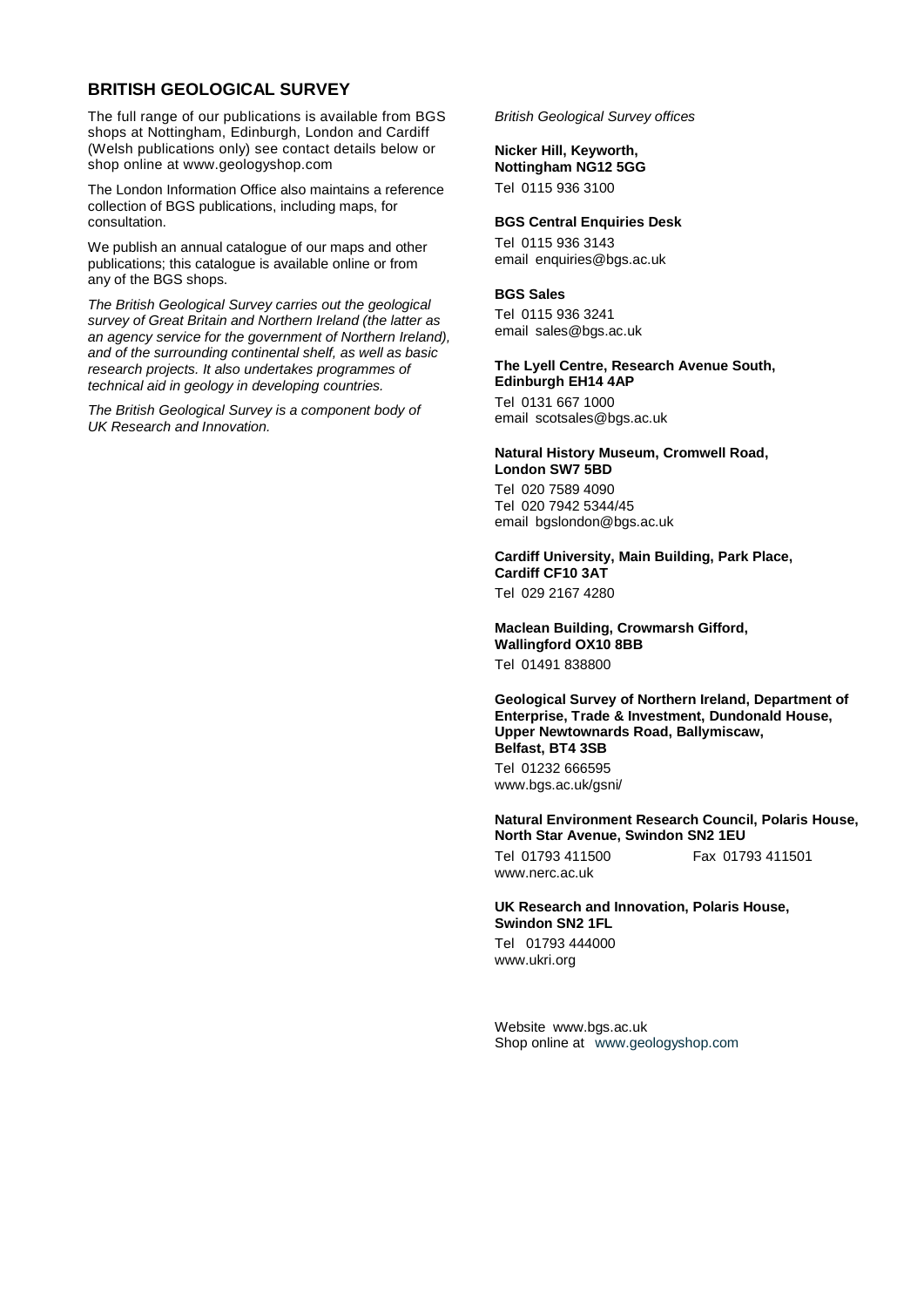### Foreword

The British Geological Survey (BGS) is a world-leading geological survey, focusing on publicgood science for government, and research to understand earth and environmental processes.

We are the UK's premier provider of objective and authoritative geoscientific data, information and knowledge to help society to:

- use its natural resources responsibly
- manage environmental change
- be resilient to environmental hazards

We provide expert services and impartial advice in all areas of geoscience. As a public sector organisation, we are responsible for advising the UK Government on all aspects of geoscience as well as providing impartial geological advice to industry, academia and the public. Our client base is drawn from the public and private sectors both in the UK and internationally.

The BGS is a component body of the Natural Environment Research Council (NERC), part of UK Research and Innovation (UKRI).

#### **DATA PRODUCTS**

The BGS produces a wide range of data products that align to government policy and stakeholder needs. These include baseline geological data, engineering properties and geohazards datasets. These products are developed using in-house scientific and digital expertise, and are based on the outputs of our research programmes and substantial national data holdings.

Our products are supported by stakeholder focus groups, identification of gaps in current knowledge and policy assessments. They help to improve understanding and communication of the impact of geo-environmental properties and hazards in Great Britain, thereby improving society's resilience and enabling people, businesses, and the government to make betterinformed decisions.

### Acknowledgements

This report is the published product of a study by the British Geological Survey (BGS) to produce a digital dataset depicting permeability across Great Britain. The methods used to derive and process the data, and the compilation of this report, were determined by M Lewis, S Bunting, D Daley, C Cartwright, K Lee.

BGS has a long history of investigations related to the permeability of the rocks of Great Britain, hence a large number of colleagues have contributed to the project, past and present. Key staff have helped to review draft chapters of this report. The work has particularly benefited from discussions with, and comments by: Derek Ball, Dr John Bloomfield, Colin Cheney, Dr Anthony Cooper, Brighid Ó Dochartaigh, Dr Andrew Farrant, Prof Alan MacDonald, Andrew McKenzie, Prof Denis Peach, Dr Nick Robins, and Geraldine Wildman.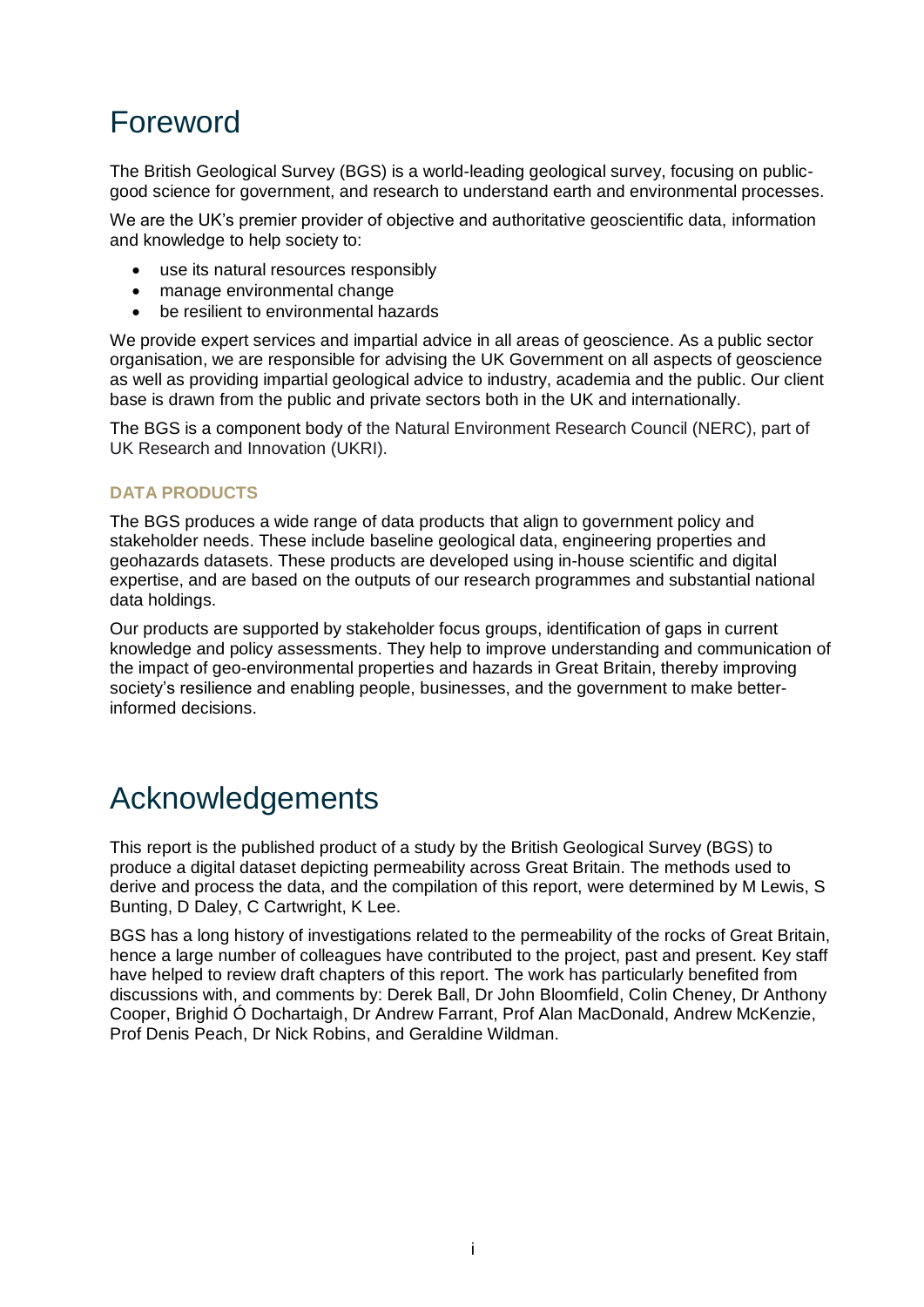# Contents

|                | Foreword   |    |  |
|----------------|------------|----|--|
|                |            |    |  |
|                | Contents   |    |  |
|                | Summary    |    |  |
| 1              |            |    |  |
| $\overline{2}$ |            |    |  |
|                | 2.1        |    |  |
|                | 2.2        |    |  |
| 3              |            |    |  |
|                | 3.1        |    |  |
|                | 3.2        |    |  |
|                | 3.3        |    |  |
| $\overline{4}$ |            |    |  |
|                | 4.1        |    |  |
|                | 4.2        |    |  |
|                | 4.3        |    |  |
|                | 4.4        |    |  |
|                | 4.5        |    |  |
|                | 4.6        |    |  |
| 5              |            |    |  |
|                | 5.1        |    |  |
|                | 5.2        |    |  |
|                | 5.3        |    |  |
|                | 5.4        |    |  |
|                | 5.5        |    |  |
| 6              |            |    |  |
|                | Appendix 1 |    |  |
| Appendix 2     |            |    |  |
| Appendix 3     |            |    |  |
| Appendix 4     |            |    |  |
| Glossary       |            | 21 |  |
| References     |            |    |  |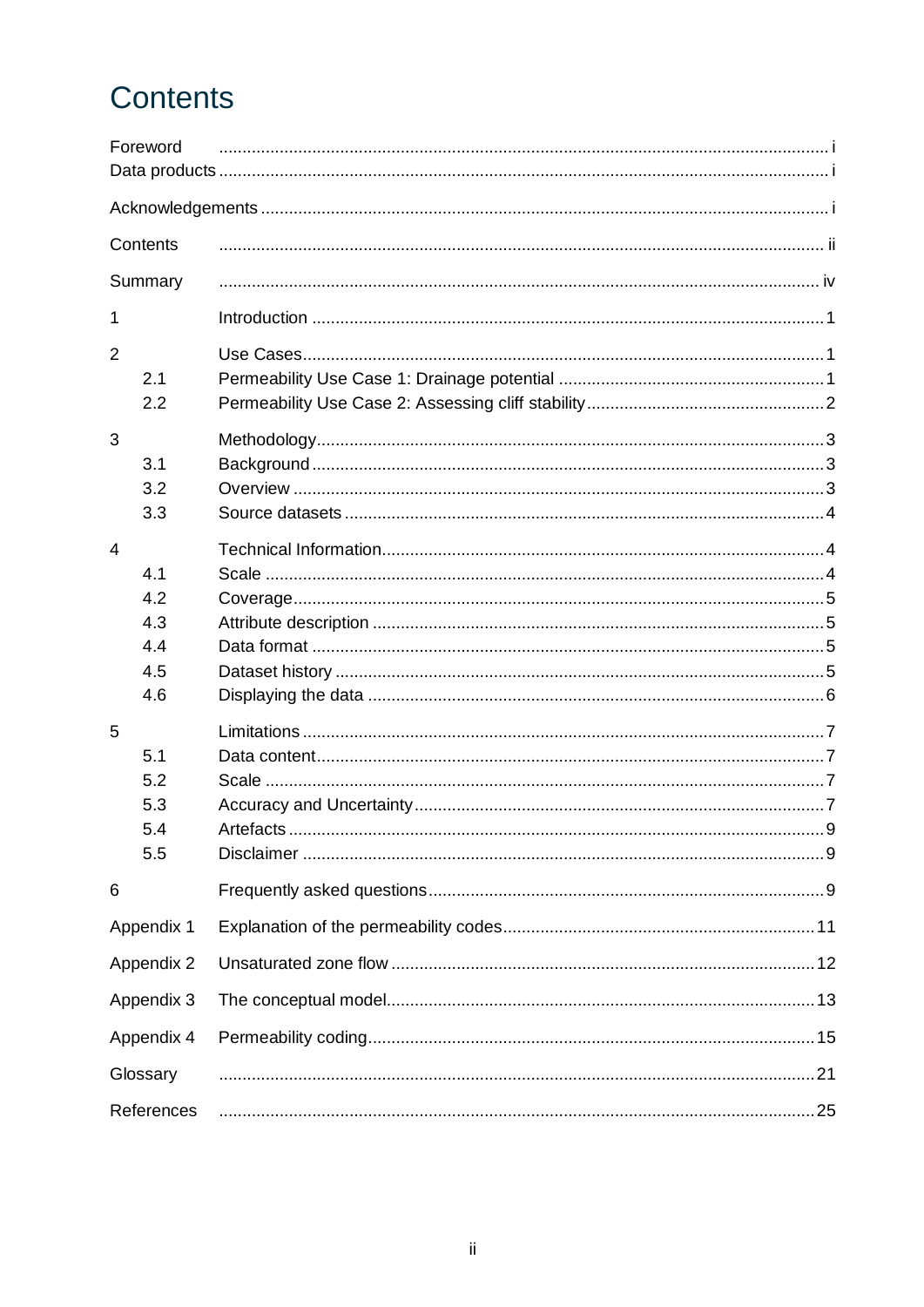### **FIGURES**

| Figure 1: An overview image of the BGS Permeability data product (Bedrock: Flow Type, Min- |  |
|--------------------------------------------------------------------------------------------|--|
|                                                                                            |  |

### **TABLES**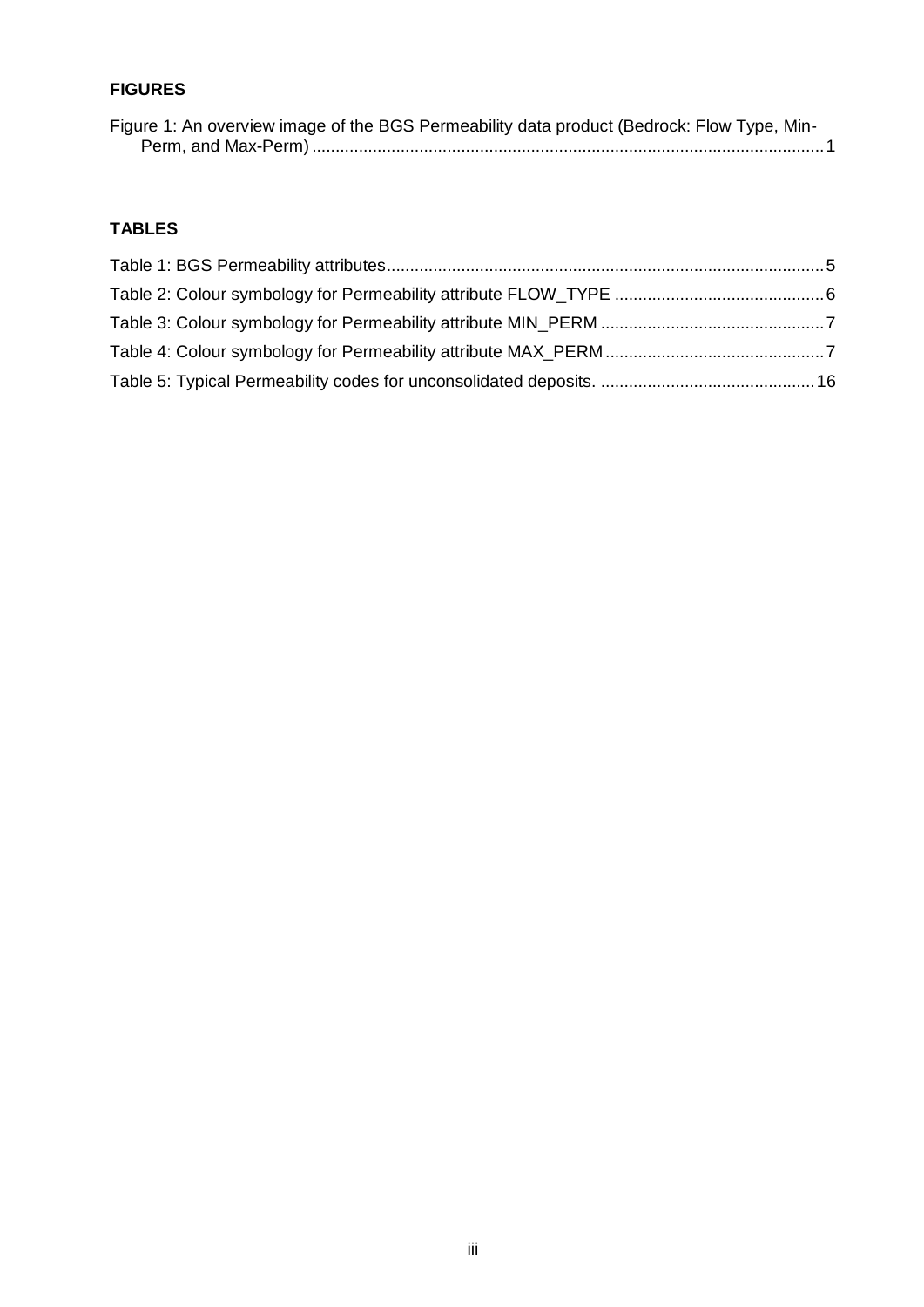# **Summary**

Permeability data is often used in studies of groundwater such as investigations of aquifer pollution or contamination. BGS has prepared permeability information based on the 1:50 000 Digital Geological Map of Great Britain (BGS Geology 50k).

The Permeability data product is based on geological considerations as follows:

- the Predominant Flow Mechanism: intergranular flow, fracture flow, or a mixture of intergranular and fracture flow
- a Maximum Permeability value
- a Minimum Permeability value

The BGS Permeability data product is a qualitative classification of estimated rates of vertical movement of water from the ground surface through the unsaturated zone (the zone between the land surface and the water table). Permeability is the capacity of a rock to transmit a fluid and hence this dataset provides an indication of the rate of water movement between the ground surface and the water table.

The permeability codes assigned are not actual values, derived from field tests or that have been tested in a groundwater flow model. They are a heuristic assessment based on knowledge of fluid movement through rocks of differing lithologies based on their dissolution potential, age, degree of cementation, and fracturing (see Appendix 3 for more details). They indicate where rapid infiltration through the unsaturated zone could occur, potentially causing pollution of groundwater or where water could pond on the ground surface due to slow drainage rates through poorly permeable material.

The data product covers Great Britain, and is presented as a map at a scale of 1:50 000, based on the geological data at the same scale. It is for use at the regional scale and is not recommended for use at the site-specific scale.

The information provided in this User Guide is intended to provide a quick guide to using and understanding this BGS data product.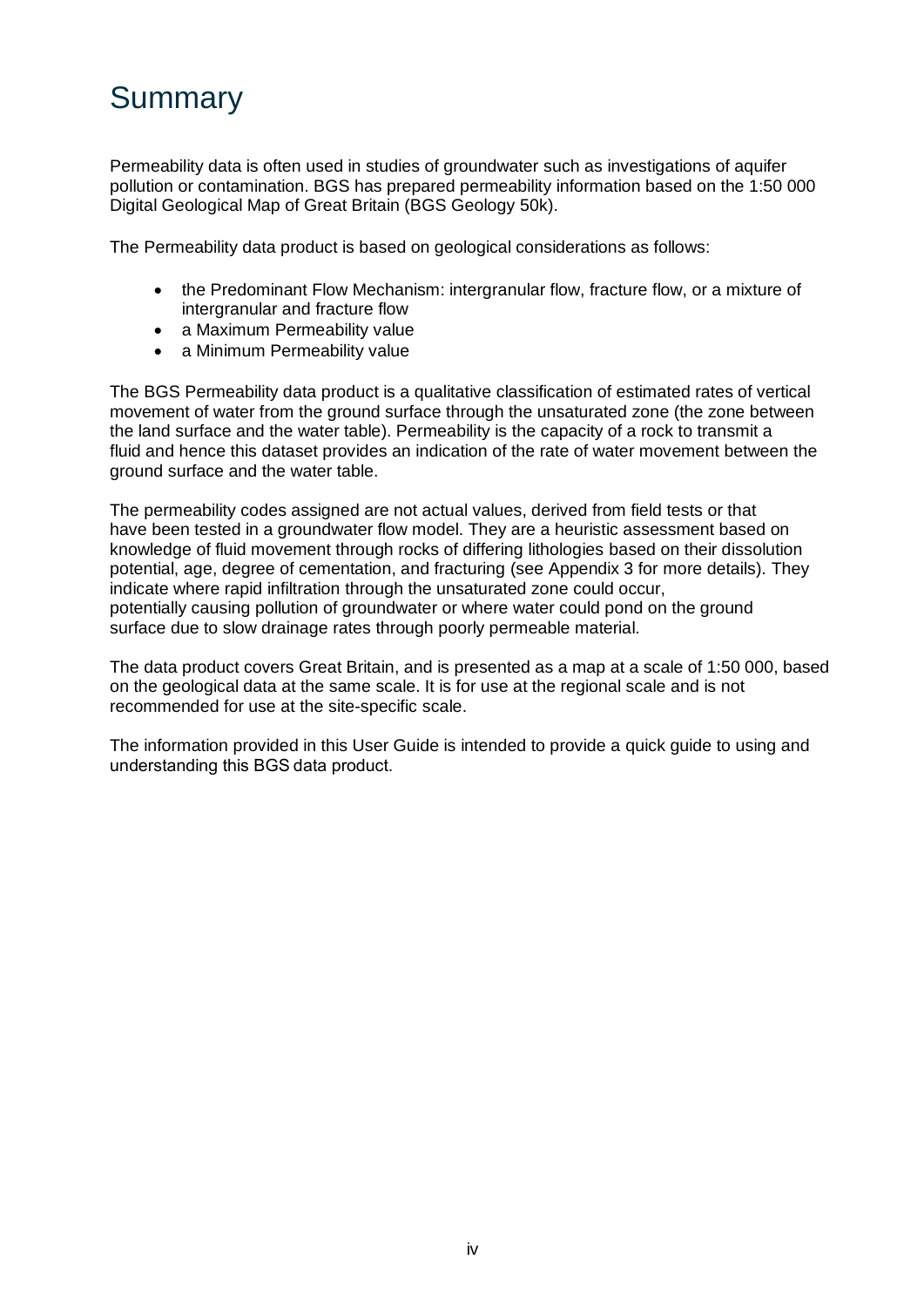# 1 Introduction

The term permeability refers to the capacity of a rock to transmit water. The BGS Permeability data product (Figure 1) is a derived data product that provides a qualitative classification of estimated rates of vertical movement of water through the unsaturated zone of sediments and rocks (i.e. the zone between the land surface and the water table). The dataset is based on an attribution of the 1:50 000 scale BGS digital geological mapping (BGS Geology 50k).

The data can be used to compare the relative permeability of deposits at the regional scale, indicating where highly permeable rocks could allow rapid infiltration to occur, or where less permeable rocks are present and water could pond on the ground surface. The dataset can be used as a component in a wide range of geo-environmental assessments such as natural flood management, SuDS, engineering desk studies, slope stability and aquifer vulnerability.



<span id="page-8-0"></span>Figure 1: An overview image of the BGS Permeability data product (Bedrock: Flow Type, Min-Perm, and Max-Perm)

### 2 Use Cases

### **2.1 PERMEABILITY USE CASE 1: DRAINAGE POTENTIAL**

#### **2.1.1 The Challenge**

Building Regulations dictate an order of priority of methods for the disposal of rain water collected from buildings, and an adequate soakaway or filtration system must always be the first choice if the design criteria can be met. Discharging the water into a water course, drain or sewer will only be allowed if soakaways or other infiltration methods are not suitable.

Therefore, understanding the nature of the rocks below the surface, and how quickly water will drain away or can be dispersed into the ground evenly and quickly, is required.

#### **2.1.2 The Solution**

The design of 'Sustainable Drainage Systems' or SuDS to collect rainwater and infiltrate it into the ground, requires several datasets, of which permeability of the unsaturated zone is the most important factor. Differences in permeability control whether water will pond on the ground surface or infiltrate into it, and the rate of infiltration.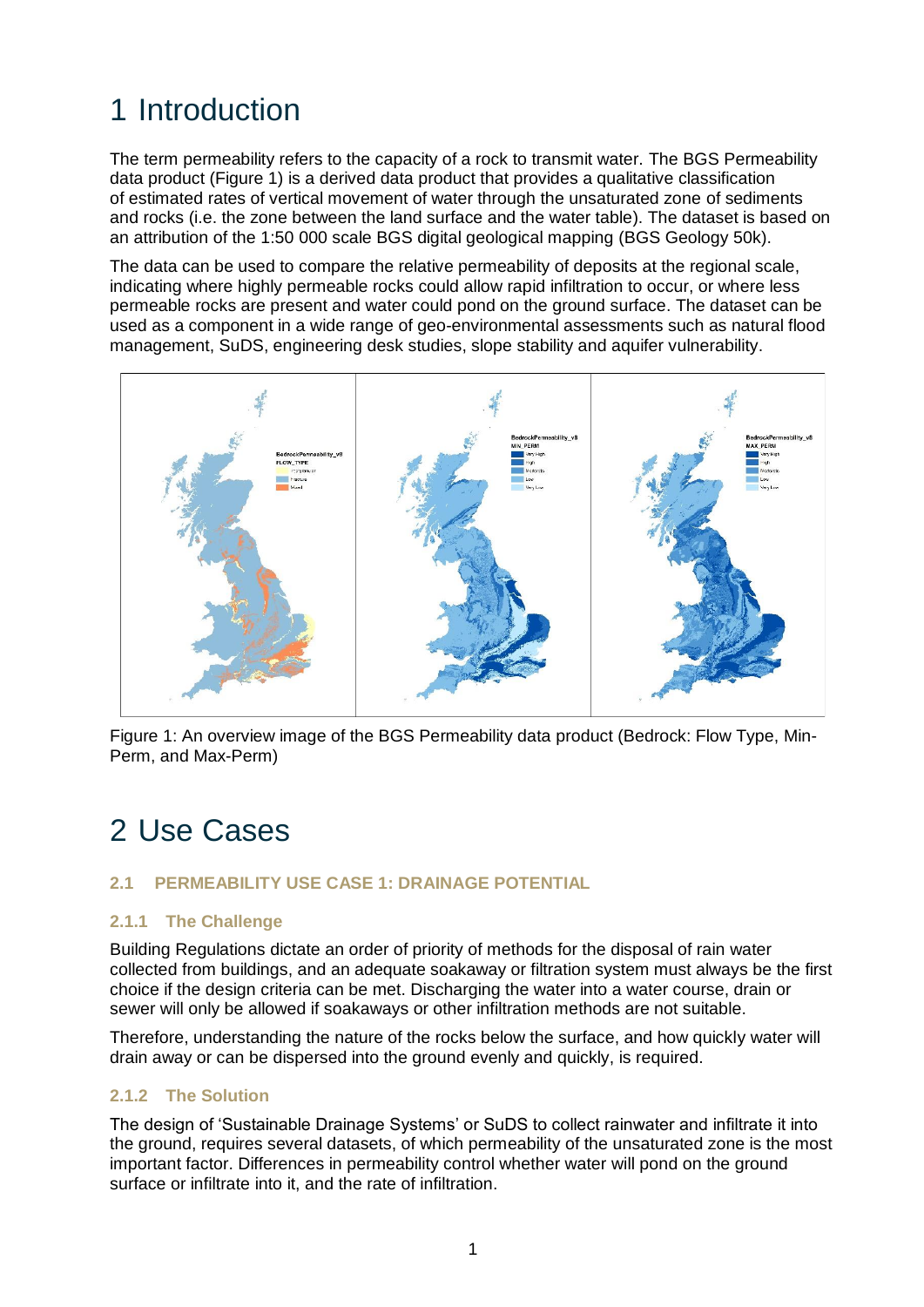Combined with information on the depth to the water table and the shallow geology (including shallow geohazards such as soluble rocks, landslides, shallow mining, presence of made ground, running sands, swelling clays, compressible ground and collapsible ground), engineers can select appropriate drainage solutions. While detailed local conditions will be considered during the design process (and may require field investigation) permeability data can be used to screen sites and select the appropriate initial design.

### **2.1.3 The Outcome**

The Permeability data product forms part (in combination with the thickness of the unsaturated zone and geohazard data) of the BGS infiltration SuDS dataset in assessing the suitability of the subsurface for the construction of different types of SuDS schemes such as wetlands, soakaways, infiltration basins, infiltration trenches and permeable pavements (Dearden, 2016a;b). The Maximum and Minimum Permeability ratings are used as part of the drainage potential assessment and the Predominant Flow Mechanism within the groundwater protection zone one.

Permeability information can also guide decisions on other land uses that require information on drainage potential and the likelihood of the presence of saturated ground, such as methods of cultivation and trafficability for construction projects.

### **2.2 PERMEABILITY USE CASE 2: ASSESSING CLIFF STABILITY**

### **2.2.1 The Challenge**

The variability of the Great Britain's c.11,000 miles of coastline, especially cliff geology and lithology, are all too often under-represented in coastal modelling and coastal management planning. This creates an oversight in potential critical factors such as cliff complexity (e.g. multiple lithologies, jointing and bedding structures, permeability), cliff profiles, marine and coastal deposits, etc. which can all influence the resilience of the coast. Addressing gaps in the information pertaining to these attributes is vital as coastal erosion (and flooding) is an increasing issue in Great Britain and poses a significant threat to people living and working in this environment, as well as the associated infrastructure and assets.

### **2.2.2 The Solution**

Permeability is an important factor in assessing the stability of cliffs and coastlines. Differences in permeability between adjacent rock types in cliffs, can influence the infiltration and flow of water, and consequently, contribute to the stability of a coastline. The deposits above the mean high water mark (i.e. cliff or low-lying), but not including the beach, were classified to formation level using the BGS LEX-RCS system (Lexicon – Rock Classification Scheme). These formations were then analysed according to their properties and in particular, the differences between adjacent formations.

This rock property information helps identify where potential instability within the cliff might be present. For example:

- Where a highly permeable sandstone overlies low permeability mudstone, in-cliff slip planes might develop.
- Where a permeable or unconsolidated lithology forms the base of a cliff or low permeability mudstones, wave erosion might be prevalent.

The Permeability data product has contributed to these assessments to develop a coastal stability dataset, which grades the potential for cliff erosion based on 3D geology. Along with permeability, other factors incorporated include rock discontinuities (e.g. fractures, bedding, jointing), and rock/lithology strength. Together, these properties can provide important information on the susceptibility of a coastal zone to potential instability such as erosion, rockfall or landslide.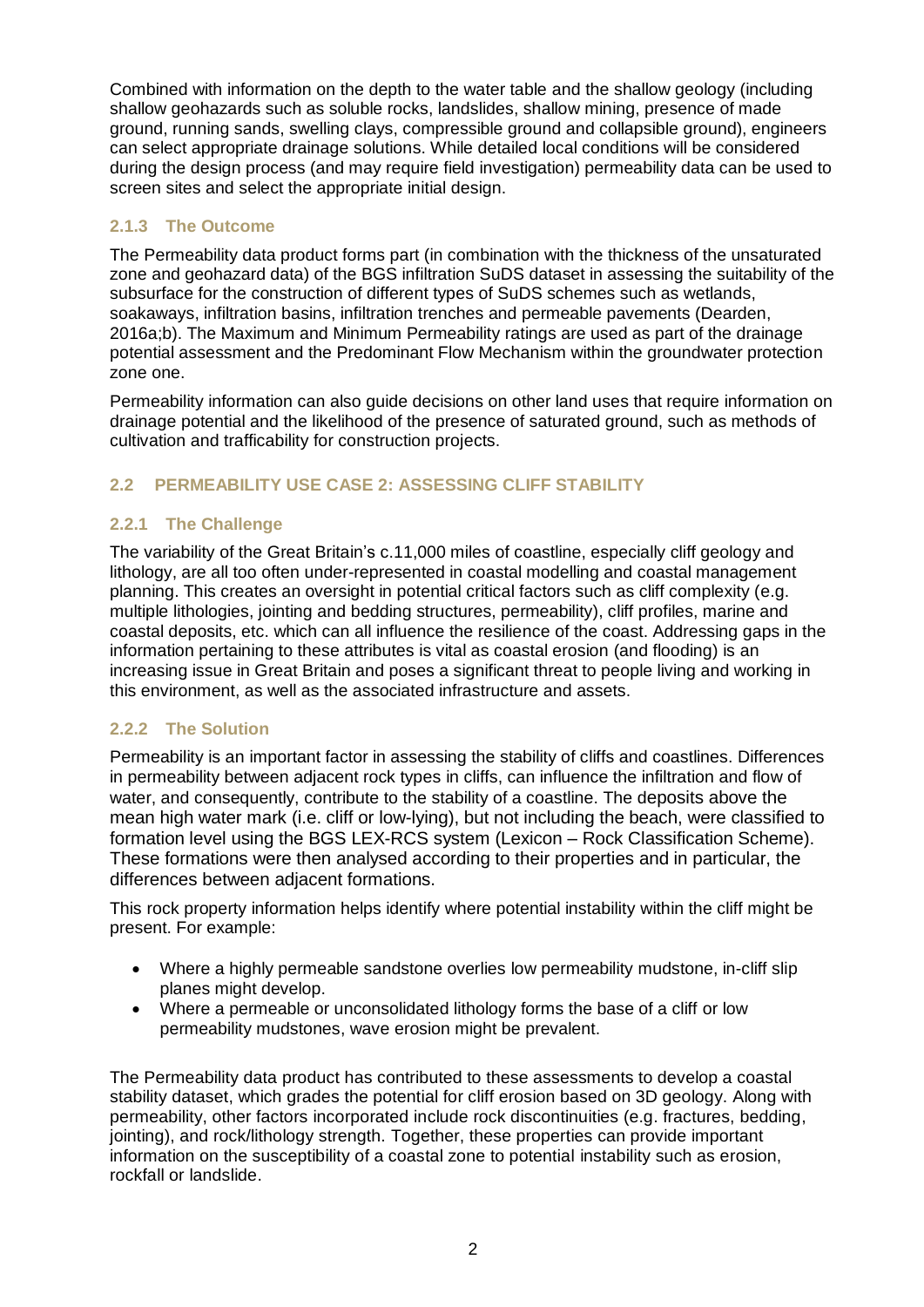#### **2.2.3 The Outcome**

Permeability data has been an important factor in the creation of new coastal morphological units based on multiple variables including coastal transect morphology through to geology type and coastline orientation. Data and information relating to the natural characteristics and properties of coastal environments can then provide a toolkit for the assessment of coastal resilience and coastal change in Great Britain. This novel approach to data provision has been used to provide end users with the data that they require for system understanding and resilience planning and preparation.

# <span id="page-10-0"></span>3 Methodology

### **3.1 BACKGROUND**

Considerable effort has been devoted by the BGS to gather, collate and integrate physical properties data for aquifers (porosity, permeability, hydraulic conductivity, transmissivity, storage coefficient, etc.) and to produce publications that are of value to the hydrogeological community (Allen *et al.,* 1997, Jones *et al.,* 2000, Graham *et al*., 2006). These physical properties are characteristics of the saturated zone of the various aquifers that occur in Great Britain. Considerably less attention has been devoted to potential rates of liquid movement from the ground surface, through the unsaturated (or vadose) zone above the water table which has variable water content. Such measurements are rare and even then have only been carried out at a relatively small number of specific sites, almost invariably located on the major aquifers in England (such as the Sherwood Sandstone Group and the Chalk) and usually specifically designed to determine aquifer recharge rates or for diffuse pollution studies. Little or no information on rates of liquid movement in the unsaturated zone is available for the other aquifers in Great Britain.

In view of the scarcity of this data it can be difficult to provide a meaningful account of vertical travel times that could be applied to the entire outcrop areas of the major aquifers, let alone to the much wider range of rock types that occur at outcrop across Great Britain. There is, nevertheless, a need for an assessment of the relative rate at which liquids may be expected to migrate vertically through the various rock types, to provide at least a qualitative classification of vertical movement rates that can be applied to the various mapped rock units and their lithologies.

As the classification needed to be applied to all of the rock units that occur in England, Wales and Scotland, BGS Geology 50k was used as the basis, since this was already available in digital form and was linked to the BGS Lexicon (dictionary), a BGS directory that provides detailed information for every named rock unit that has been mapped in Great Britain. This report provides information on the permeability classification of the rock units and lithologies, together with details regarding concepts and assumptions that were inherent in drawing up the classification.

### **3.2 OVERVIEW**

The methodology used to create the BGS Permeability data product is based upon known physical characteristics derived from flow in the saturated zone and on expert judgement of estimated rates of vertical movement of water from the ground surface through the unsaturated zone. The data attributes a permeability rating to each distinct combination of rock unit and lithology mapped by BGS Geology 50k, with the permeability attribution added to the LEX-RCS code.

The permeability codes are qualitative and ascribed solely on the known hydrogeological characteristics of the various lithologies, considering their age, dissolution potential, degree of cementation/induration and fracturing. In unconsolidated deposits, intergranular flow is the Predominant Flow Mechanism. In most consolidated sedimentary rocks, and igneous and metamorphic rocks, fracture flow will occur and hence a wide range of permeability values can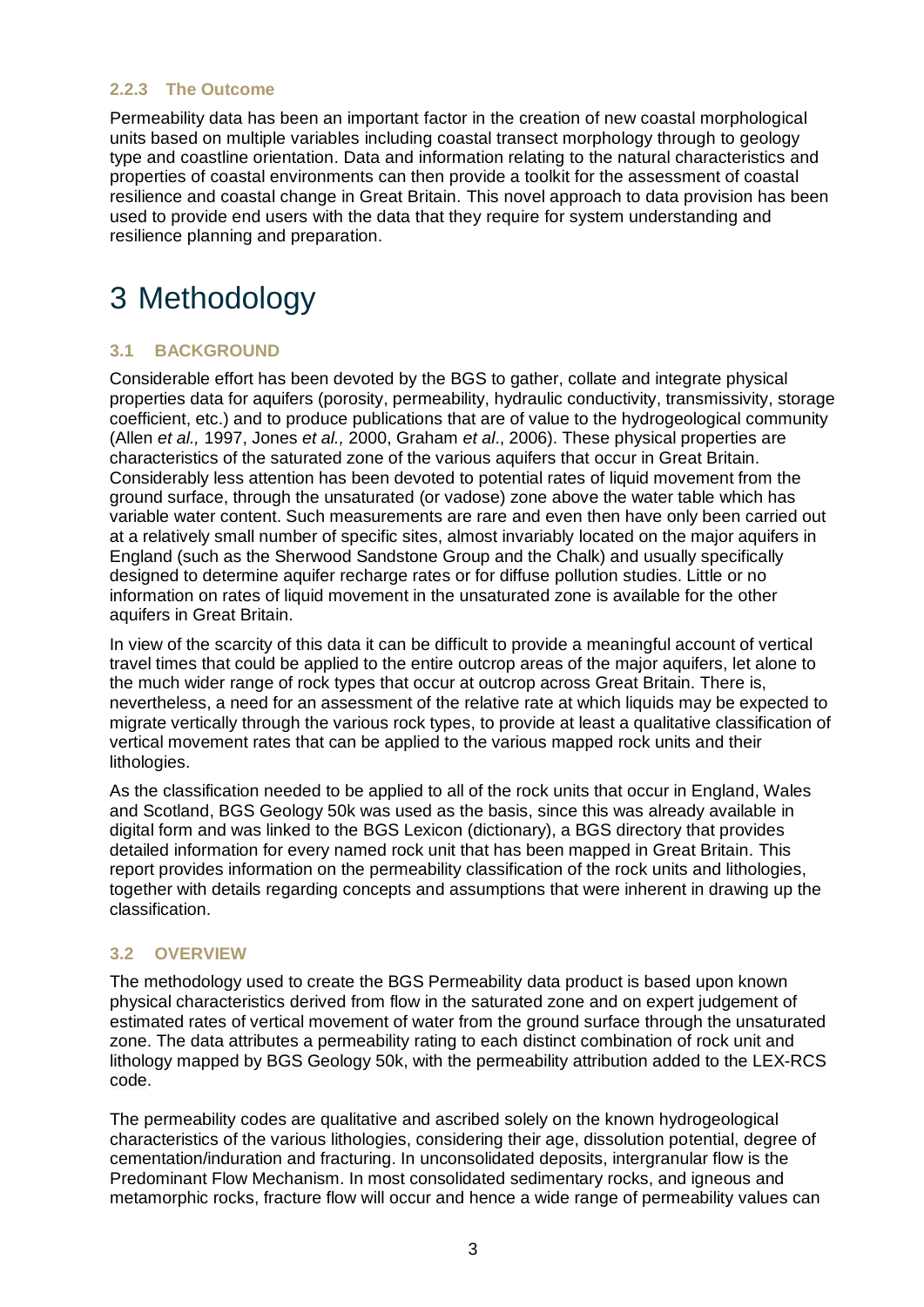occur for any one lithology. The potential for dissolution and degree of cementation, lithological variation and induration are also factors that affect actual measured values.

The BGS Permeability data product consists of a three-part code representing: Predominant Flow Mechanism, Maximum Permeability and Minimum Permeability.

The Predominant Flow Mechanism code indicates how fluid will migrate from the ground surface through the unsaturated zone of each rock unit and lithology combination and has three classes: Intergranular, Fracture or Mixed (intergranular and fracture).

The Maximum Permeability and Minimum Permeability values indicate the range of flow rates likely to be encountered in the unsaturated zone for each rock unit and lithology combination. Five classes are used: very high, high, moderate, low and very low. The Maximum and Minimum Permeability values represent a likely permeability range for the specified rock unit and lithology combination at, and immediately below, its outcrop or subcrop (rather than at any significant depth).

The Maximum Permeability represents the fastest potential vertical rate of migration through the unsaturated zone likely to be encountered in the specified rock unit-lithology combination. The Minimum Permeability represents the minimum, and in some cases more normal, bulk rate of vertical movement likely to be encountered. Where a widely variable combination of lithologies occurs within a rock unit this Minimum Permeability value reflects the probable movement rate likely to be encountered in the least permeable horizons.

Generally, for any given lithology of a specific age, the Maximum and Minimum Permeability values will be the same or similar (just one class different), indicating that the range of probable flow rates for that rock unit and lithology combination is relatively narrow. However, for the same lithology of different ages (e.g. sandstones of Jurassic and Devonian ages), the permeability code allocated may vary, as the degree of dissolution, fracturing and consolidation can vary widely with age. Where a wide range of lithologies are covered by a rock unit and lithology combination, the Maximum Permeability would represent the most permeable lithology (e.g. gravel) and the Minimum Permeability the least permeable (e.g. clay). Therefore, where the amount of secondary permeability caused by dissolution and karst, fracturing (both degree and size of fractures) or the lithology (e.g. glacial deposits or alternating beds of limestones and mudstones) is very variable, there could be two, three or even four class differences between the Maximum and Minimum Permeability values, with the Minimum Permeability value reflecting the more likely rate of movement through the least permeable horizon.

Additional explanation and information about permeability is provided in Appendix 1.

### **3.3 SOURCE DATASETS**

- BGS Geology 50k (formally known as DiGMapGB-50) version 8.24
- BGS GeoSure v8: Soluble Rocks
- Academic literature

# 4 Technical Information

This section provides more detailed information on the data product, its content, and advice on best use as well as highlighting some important considerations.

#### **4.1 SCALE**

The BGS Permeability data product is intended for use at 1:50 000 scale. All spatial searches of the maps should be undertaken using a minimum 50 m buffer. This is because the smallest detectable feature at this scale is 50 m.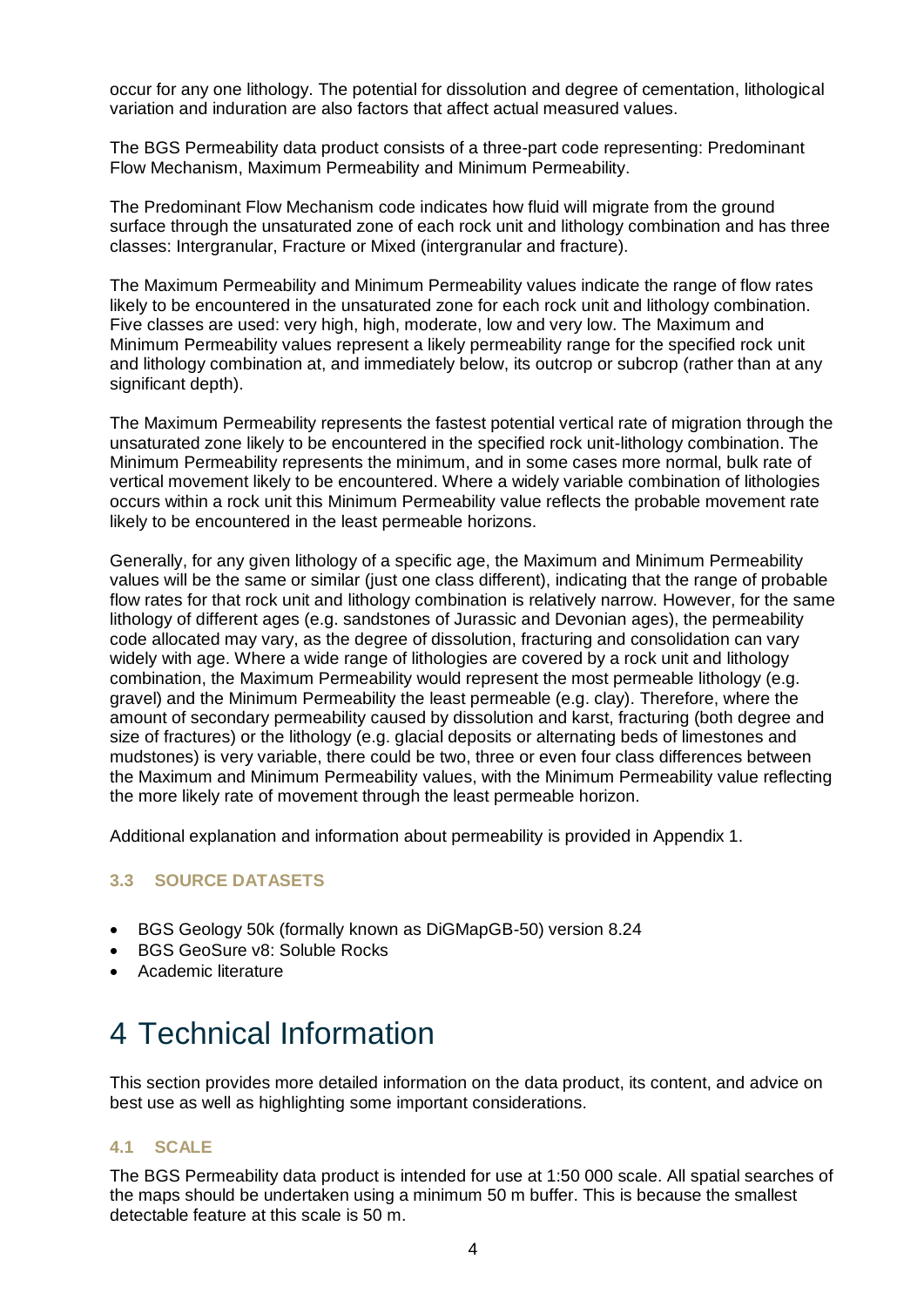The BGS Permeability data product may be used as a guide to permeability in the shallow unsaturated zone, (e.g. for desk studies) and should only be used for regional planning purposes. The data product should not be used at larger scales, where individual site-specific site investigations will be necessary.

### **4.2 COVERAGE**

Data coverage is provided for Great Britain [\(Figure 1\)](#page-8-0).

### **4.3 ATTRIBUTE DESCRIPTION**

The BGS Permeability data product contains the following attributes:

| <b>FIELD NAME</b> | <b>FIELD DESCRIPTION</b>                                                                                 |
|-------------------|----------------------------------------------------------------------------------------------------------|
| FLOW TYPE         | Classification of the type of flow expected within lithology, either intergranular,<br>fracture or mixed |
| MAX_PERM          | Description of the highest permeability within the lithology ranging from very<br>low to very high       |
| <b>MIN PERM</b>   | Description of the highest permeability within the lithology ranging from very<br>low to very high       |
| <b>VERSION</b>    | Dataset name and version number                                                                          |

Table 1: BGS Permeability attributes

#### **4.4 DATA FORMAT**

The Permeability data product has been created as vector polygons and are available in a range of GIS formats, including ArcGIS (.shp) and imply we provide MapInfo (.tab) as standard on request. Additional GIS formats may be available but may incur additional processing costs.

#### **4.5 DATASET HISTORY**

The BGS is continually surveying and resurveying areas of Great Britain, improving and updating the geological maps. These updates are added to the BGS Geology 50k dataset regularly. This document refers to version 8 of the Permeability data product, which is based on the latest geological mapping, BGS Geology 50k v8 and the latest dissolution data (BGS GeoSure v8: Soluble Rocks). This incorporates both new mapping and also updates to Formation classifications/nomenclature (e.g. the Nottingham Castle and Hawksmoor formations (Sherwood Sandstone Group) have been reclassified as the Chester Formation in BGS Geology 50k, which in some cases has meant a change in the Permeability codes).

In addition, development in research can also feed into updates, for example, the latest version has incorporated more detailed data on soluble rock (dissolution) properties, which has improved the analyses. BGS is committed to improving the Permeability data product as more information becomes available. Additional enhancements are made to the datasets for each new version.

Below is an outline of the data history of the BGS Permeability data product:

- Version 1 (released 2005): Derived from DiGMapGB-50 version 1.10
- Version 2 (released 2005): Derived from DiGMapGB-50 version 2.11
- Version 3 (released 2006): Derived from DiGMapGB-50 version 3.14
- Version 4 (released 2007): Derived from DiGMapGB-50 version 4.16
- Version 5 (uncompleted): Derived from DiGMapGB-50 version 5.18
- Version 6 (released 2010): Derived from DiGMapGB-50 version 6.20
- Version 7 (released 2015): Derived from DiGMapGB-50 version 7.22
- Version 8 (released 2021): Derived from BGS Geology 50k (formally known as DiGMapGB-50) version 8.24, incorporating BGS GeoSure v8: Soluble Rocks.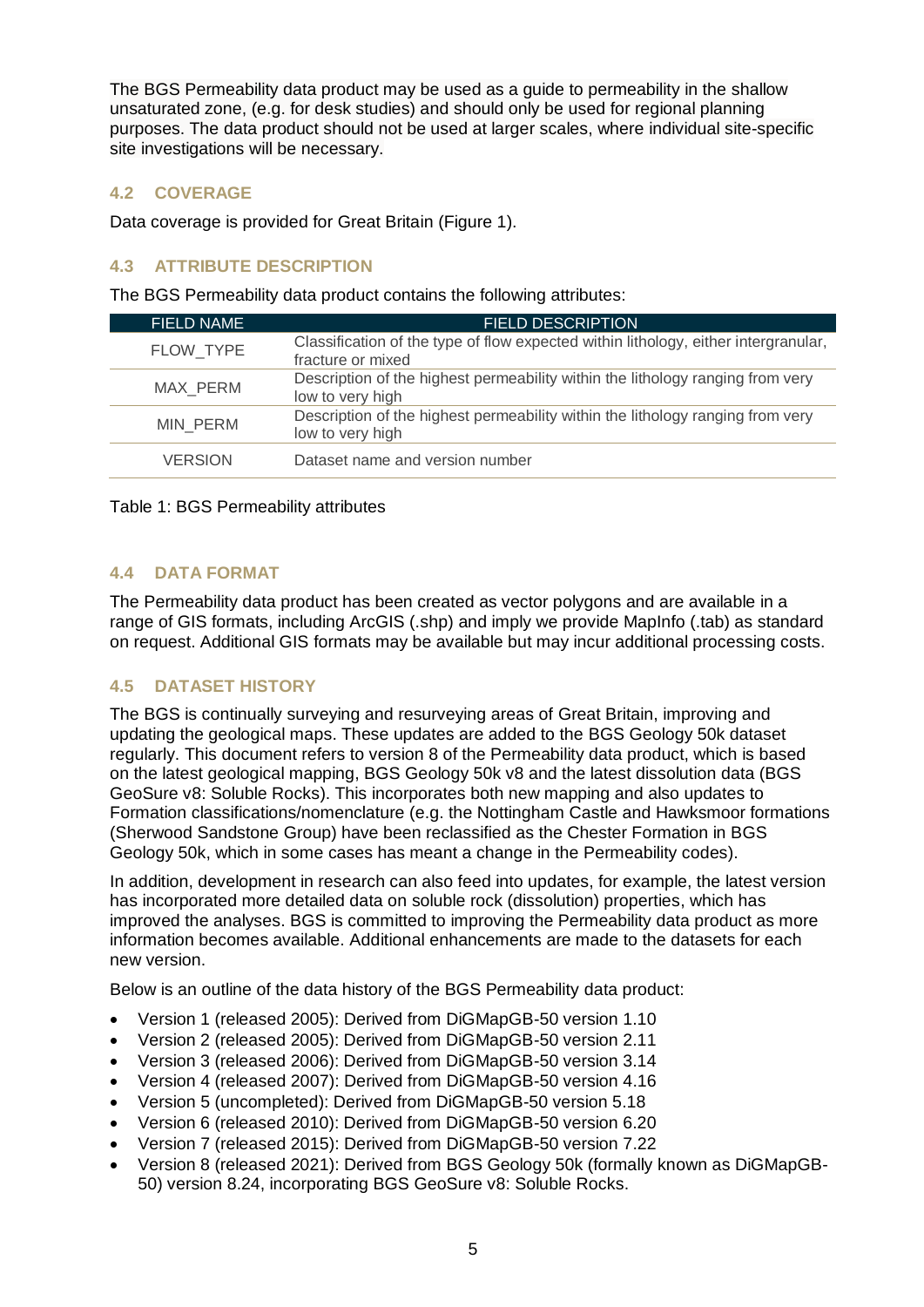#### **4.6 DISPLAYING THE DATA**

All four data layers can be visualised using any of the 'MIN\_PERM', 'MAX\_PERM' or the 'FLOW\_TYPE' attributes. This provides a straightforward visualisation of each attribute, for all layers, that can be used to sort data or select certain class ratings depending on user need. A legend file is supplied with the dataset. A colour look-up table [\(Table 2](#page-13-0) to

|  | MAX PERM     | <b>RED</b>                                      | <b>GREEN</b>                                      | <b>BLUE</b>                                      | <b>HEX</b>                                            | <b>LOOKS LIKE</b>                            |  |  |
|--|--------------|-------------------------------------------------|---------------------------------------------------|--------------------------------------------------|-------------------------------------------------------|----------------------------------------------|--|--|
|  | <b>CLASS</b> | This is the<br>equivalent red<br>channel colour | This is the<br>equivalent green<br>channel colour | This is the<br>equivalent blue<br>channel colour | This is the<br>equivalent<br><b>HEXadecimal value</b> | This cell shows<br>the colour as<br>intended |  |  |
|  | Very High    | 0                                               | 77                                                | 168                                              | 004DA8                                                |                                              |  |  |
|  | High         | 35                                              | 113                                               | 190                                              | 2371BE                                                |                                              |  |  |
|  | Moderate     | 79                                              | 152                                               | 212                                              | 4F98D4                                                |                                              |  |  |
|  | Low          | 130                                             | 192                                               | 233                                              | 82C0E9                                                |                                              |  |  |
|  | Very Low     | 190                                             | 232                                               | 255                                              | BEE8FF                                                |                                              |  |  |

[Table 4\)](#page-14-0) is also provided for each attribute in the datasets [for users of non-ESRI software to be](#page-14-0)  able to correctly symbolise the data.  (See [Table 2](#page-13-0) to

| MAX PERM     | <b>RED</b>                                      | <b>GREEN</b>                                      | <b>BLUE</b>                                      | <b>HEX</b>                                            | <b>LOOKS LIKE</b>                            |
|--------------|-------------------------------------------------|---------------------------------------------------|--------------------------------------------------|-------------------------------------------------------|----------------------------------------------|
| <b>CLASS</b> | This is the<br>equivalent red<br>channel colour | This is the<br>equivalent green<br>channel colour | This is the<br>equivalent blue<br>channel colour | This is the<br>equivalent<br><b>HEXadecimal</b> value | This cell shows<br>the colour as<br>intended |
| Very High    | $\Omega$                                        | 77                                                | 168                                              | 004DA8                                                |                                              |
| High         | 35                                              | 113                                               | 190                                              | 2371BE                                                |                                              |
| Moderate     | 79                                              | 152                                               | 212                                              | 4F98D4                                                |                                              |
| Low          | 130                                             | 192                                               | 233                                              | 82C0E9                                                |                                              |
| Very Low     | 190                                             | 232                                               | 255                                              | BEE8FF                                                |                                              |

[Table 4\)](#page-14-0).

| FLOW TYPE     | <b>RED</b>                                      | <b>GREEN</b>                                      | <b>BLUE</b>                                      | <b>HEX</b>                                            | <b>LOOKS LIKE</b>                            |
|---------------|-------------------------------------------------|---------------------------------------------------|--------------------------------------------------|-------------------------------------------------------|----------------------------------------------|
| <b>CLASS</b>  | This is the<br>equivalent red<br>channel colour | This is the<br>equivalent green<br>channel colour | This is the<br>equivalent blue<br>channel colour | This is the<br>equivalent<br><b>HEXadecimal value</b> | This cell shows<br>the colour as<br>intended |
| Intergranular | 255                                             | 255                                               | 191                                              | <b>FFFFBF</b>                                         |                                              |
| Fracture      | 145                                             | 191                                               | 219                                              | 91BFDB                                                |                                              |
| Mixed         | 252                                             | 141                                               | 89                                               | FC8D59                                                |                                              |

### <span id="page-13-0"></span>Table 2: Colour symbology for Permeability attribute FLOW\_TYPE

| <b>MIN PERM</b> | <b>RED</b>                                      | <b>GREEN</b>                                      | <b>BLUE</b>                                      | <b>HEX</b>                                            | <b>LOOKS LIKE</b>                            |
|-----------------|-------------------------------------------------|---------------------------------------------------|--------------------------------------------------|-------------------------------------------------------|----------------------------------------------|
| <b>CLASS</b>    | This is the<br>equivalent red<br>channel colour | This is the<br>equivalent green<br>channel colour | This is the<br>equivalent blue<br>channel colour | This is the<br>equivalent<br><b>HEXadecimal value</b> | This cell shows<br>the colour as<br>intended |
| Very High       |                                                 |                                                   | 168                                              | 004DA8                                                |                                              |
| High            | 35                                              | 113                                               | 190                                              | 2371BE                                                |                                              |
| Moderate        | 79                                              | 152                                               | 212                                              | 4F98D4                                                |                                              |
| Low             | 130                                             | 192                                               | 233                                              | 82C0E9                                                |                                              |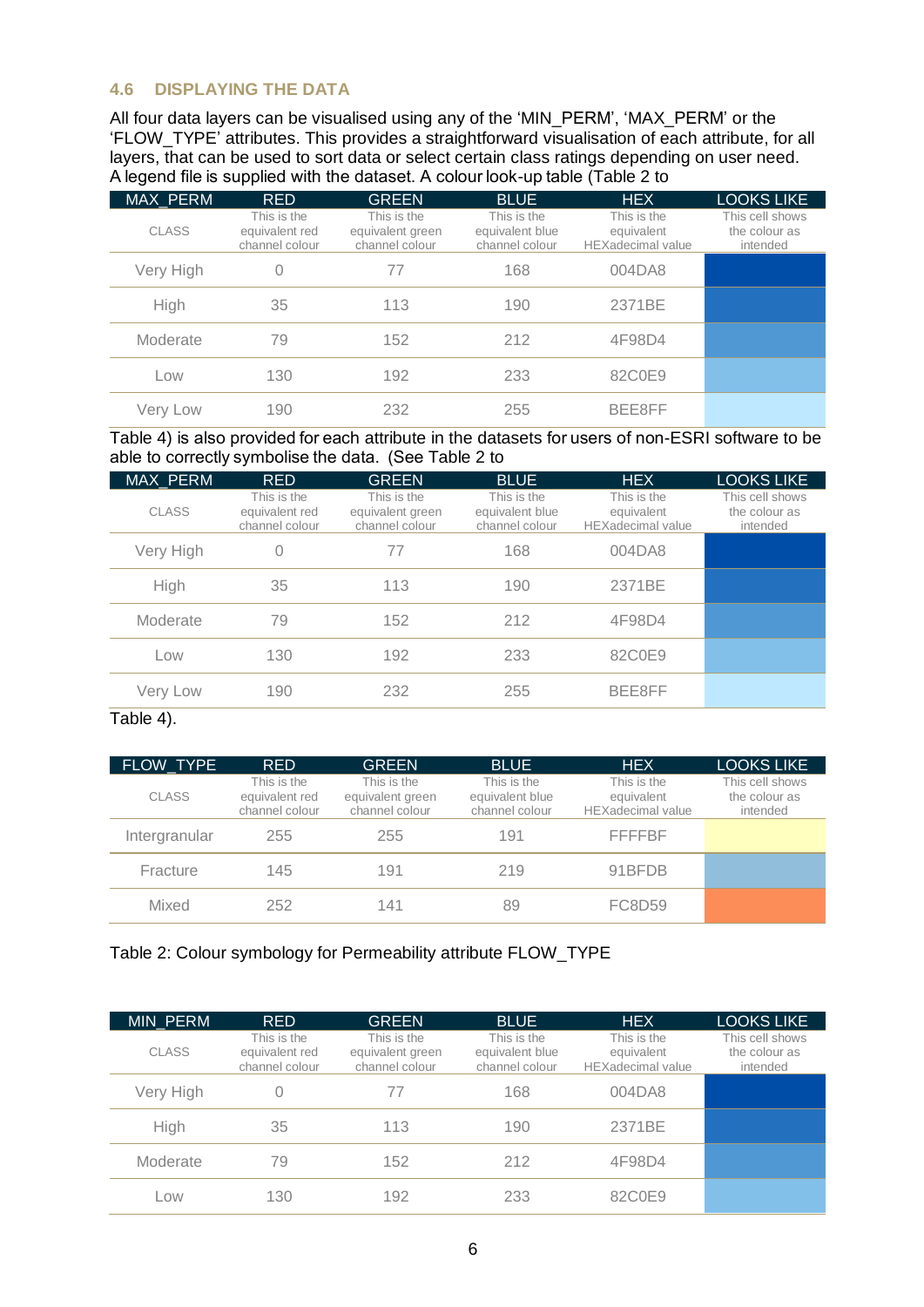<span id="page-14-0"></span>

| MAX PERM  | <b>RED</b>                                      | <b>GREEN</b>                                      | <b>BLUE</b>                                      | <b>HEX</b>                                            | <b>LOOKS LIKE</b>                            |
|-----------|-------------------------------------------------|---------------------------------------------------|--------------------------------------------------|-------------------------------------------------------|----------------------------------------------|
| CLASS     | This is the<br>equivalent red<br>channel colour | This is the<br>equivalent green<br>channel colour | This is the<br>equivalent blue<br>channel colour | This is the<br>equivalent<br><b>HEXadecimal value</b> | This cell shows<br>the colour as<br>intended |
| Very High | 0                                               | 77                                                | 168                                              | 004DA8                                                |                                              |
| High      | 35                                              | 113                                               | 190                                              | 2371BE                                                |                                              |
| Moderate  | 79                                              | 152                                               | 212                                              | 4F98D4                                                |                                              |
| Low       | 130                                             | 192                                               | 233                                              | 82C0E9                                                |                                              |
| Very Low  | 190                                             | 232                                               | 255                                              | BEE8FF                                                |                                              |

#### Table 3: Colour symbology for Permeability attribute MIN\_PERM

Table 4: Colour symbology for Permeability attribute MAX\_PERM

### 5 Limitations

### **5.1 DATA CONTENT**

The BGS Permeability data product has been constructed based on BGS Geology 50k and the BGS GeoSure v8: Soluble Rocks datasets.

The BGS Geology 50k dataset is a compilation of digital tiles derived from previously published and unpublished maps and archive information. The mapping, description and classification of rocks **are based upon the interpretations and evidence available at the time of survey**, or **time of re-evaluation for modifications/correction**.

All data layers are derived from the most up-to-date version of the 1:50 000 scale geological maps and best available associated input layers.

The digital 1:50 000 scale geological maps hold information for four layers or themes representing four different types of deposits. At any one location, bedrock will always be present, but the other three (artificial ground, mass movement deposits and superficial deposits) may be absent. For areas where no 1:50 000 scale digital data are available; the next best scale will be used.

#### <span id="page-14-1"></span>**5.2 SCALE**

The BGS Permeability data product has been developed at 1:50 000 scale (where 1 map unit equates to 50,000 equivalent units on the ground) and must not be used at larger/finer scales, and all spatial searches against the data should be done with a minimum 50 m buffer.

#### **5.3 ACCURACY AND UNCERTAINTY**

The mapping accuracy associated with the BGS Permeability data product is based on that of the BGS Geology 50k dataset. This is nominally 1 mm which equates to 50 m on the ground at 1:50 000 map scale (see [5.2\)](#page-14-1).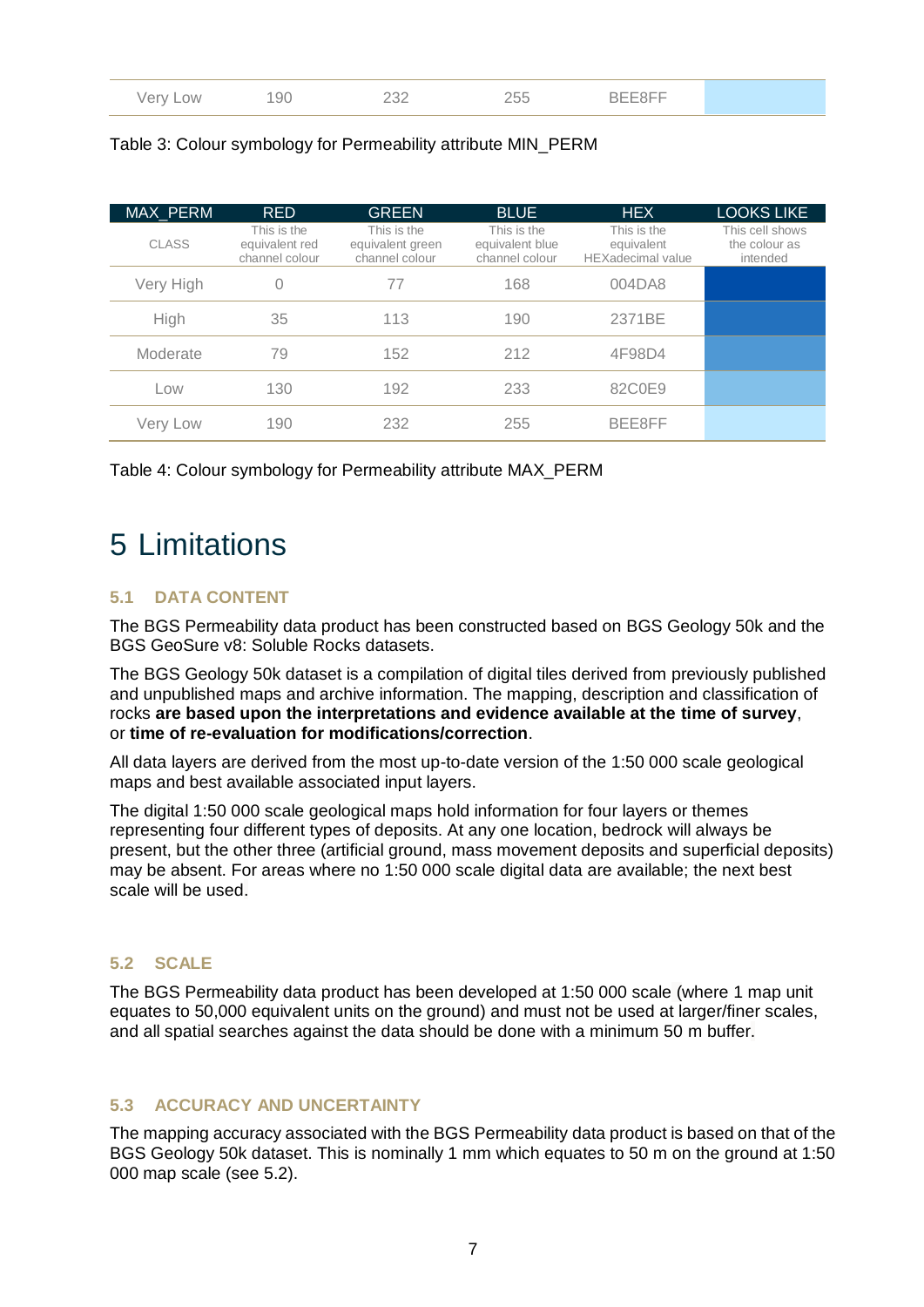The creation of the data relies upon a number of assumptions regarding the procedure and technical methodology. The procedures for the assessment of these methodologies were largely based upon the expert judgement of hydrogeologists and extensive discussion with district geologists. Further technical assumptions were also made:

- 1. BGS Permeability data producer is based on, and limited to, an interpretation of the records in the possession of the BGS at the time the dataset was created.
- 2. The classification provides a permeability code for every mapped rock unit-lithology combination for each of the four layers or themes (artificial deposits, mass movement deposits, superficial deposits and bedrock) in BGS Geology 50k. No attempt has been made to combine the separate layers to produce a single permeability value that could be applied to the subsurface below any given point. This would not be possible without information regarding the physical and chemical characteristics of the soil, the thickness of the different geological units present, and the depth to water, as well as details of any changes in lithology with depth. In particular, without information on the thickness of superficial deposits, and whether other unmapped deposits are present within the sequence, it is impossible to derive a combined permeability value for the different BGS Geology 50k layers present. Any interpretation of the three-dimensional nature of the geology made using the BGS Permeability data product need to incorporate this, using site-specific data.
- 3. The permeability codes were allocated to every unique rock unit and lithology combination (LEX-RCS code) in BGS Geology 50k. Therefore, all polygons having the same LEX-RCS code have the same permeability code. However, although there are known to be lithological variations spatially within rock units, these variations are not included in the dataset, unless the lithological code itself has changed.
- 4. The permeability codes refer to water movement through the unsaturated zone only.
- 5. Horizontal permeability values (generally representing flow in the saturated zone) are generally greater than vertical ones (as occur through the unsaturated zone to the water table), due to the layering of the predominantly sedimentary rock sequence observed in Great Britain.
- 6. Only the uppermost deposit present within each layer is portrayed and other superficial deposits, with differing permeability characteristics, may be present between those mapped and the bedrock.
- 7. The lithological component(s) for a particular rock unit mapped within BGS Geology 50k was assumed to be correct, whether or not this was expected or normal for the given formation.
- 8. The order of the deposits in a lithological 'string' was assumed to be relevant, and that the dominant lithology was placed first, with the other lithologies in order of their occurrence, e.g. gravel, sand, silt and clay was different to, and more permeable than, clay, silt, sand and gravel.
- 9. It was assumed that there was a difference between gravel, clayey and gravel and clay; the former comprising gravel with a clay matrix, and the latter could comprise gravel, clay or a mixture of gravel and clay at a given location.
- 10. Where a given rock unit was described as possessing a range of lithologies the coding took account of the probability that each of these lithologies would be at outcrop at some location across the whole extent of the rock unit outcrop and codes were applied accordingly. The permeability codes for many unconsolidated deposits (Appendix 4), where intergranular flow is the main flow mechanism, could be equated to an approximate range of hydraulic conductivity values. However, permeability codes should not be used to imply that any particular numerical flow rate could be applied to any particular lithology under unsaturated conditions. A competent hydrogeologist should be consulted before attempting to apply the permeability codes to flow conditions in the unsaturated zone.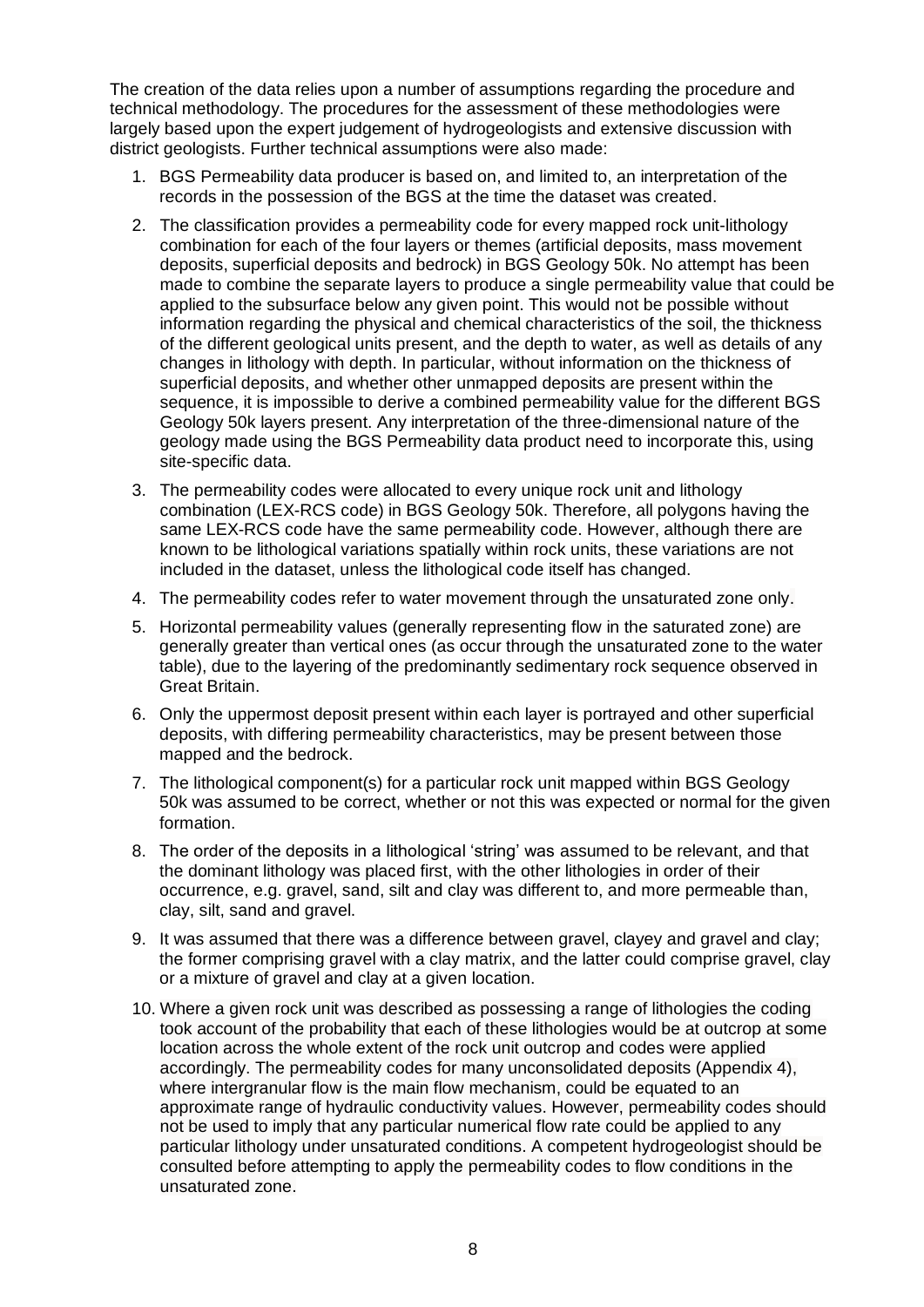- 11. It is assumed that all of the possible geological layers (artificial ground, mass movement deposits, superficial deposits and bedrock) that could be present at a site were mapped/included, however, this is not always the case where the maps are old and the presence of superficial deposits was not always recorded. Similarly, the presence of anthropogenic artificial deposits was not systematically mapped by the BGS until the 1980s. Artificial deposits are constantly changing and only those present at the time of survey were recorded.
- 12. The dual porosity nature of the Chalk aquifer has not been incorporated in the permeability coding. The Maximum and Minimum Permeability codes for the Chalk indicate the speed of movement through the fractures that provide the response at the water table to rainfall recharge. It does not consider the rate of slower downwards movement via piston displacement of fluid that has diffused into the small saturated pores of the unsaturated zone Chalk that are too small (<1µm) to drain under gravity with the water held by capillary forces. Therefore, using the Minimum Permeability value to estimate rates of movement for water and any soluble ions (e.g. nitrate) that have diffused into the Chalk matrix is not appropriate.

#### **5.4 ARTEFACTS**

The BGS Permeability data product is based on the BGS Geology 50k dataset therefore represents data from different times and origins. Mapping practice, and the lithostratigraphic and lithological coding used in mapping at this scale has been progressively revised. Consequently, adjacent geological sheets/tiles (of different survey dates) may not seamlessly fit together spatially, or in terms of lithological description. This can result in some map-sheet 'edges' that exhibit contrasting colours/attribution. This in turn can affect the representation of the Permeability layers.

#### **5.5 DISCLAIMER**

The use of any information provided by the British Geological Survey ('BGS') is at your own risk. Neither BGS nor the Natural Environment Research Council (NERC) or UK Research and Innovation (UKRI) gives any warranty, condition or representation as to the quality, accuracy or completeness of the information or its suitability for any use or purpose. All implied conditions relating to the quality or suitability of the information, and all liabilities arising from the supply of the information (including any liability arising in negligence) are excluded to the fullest extent permitted by law. No advice or information given by BGS, NERC, UKRI or their respective employees or authorised agents shall create a warranty, condition or representation as to the quality, accuracy or completeness of the information or its suitability for any use or purpose.

### 6 Frequently asked questions

#### **Q: What does this dataset show?**

**A:** The BGS Permeability data product is a derived dataset that provides a flow mechanism and a qualitative classification of estimated rates of vertical movement of water through the unsaturated zone of sediments and rocks (i.e. the zone between the land surface and the water table).

#### **Q: Can I use this dataset as part of a commercial application?**

**A:** This dataset is licenced from BGS, please refer to the terms of your licence or contact [iprdigital@bgs.ac.uk](mailto:iprdigital@bgs.ac.uk) for further information

#### **Q: Are the dataset values real world observations or predictions?**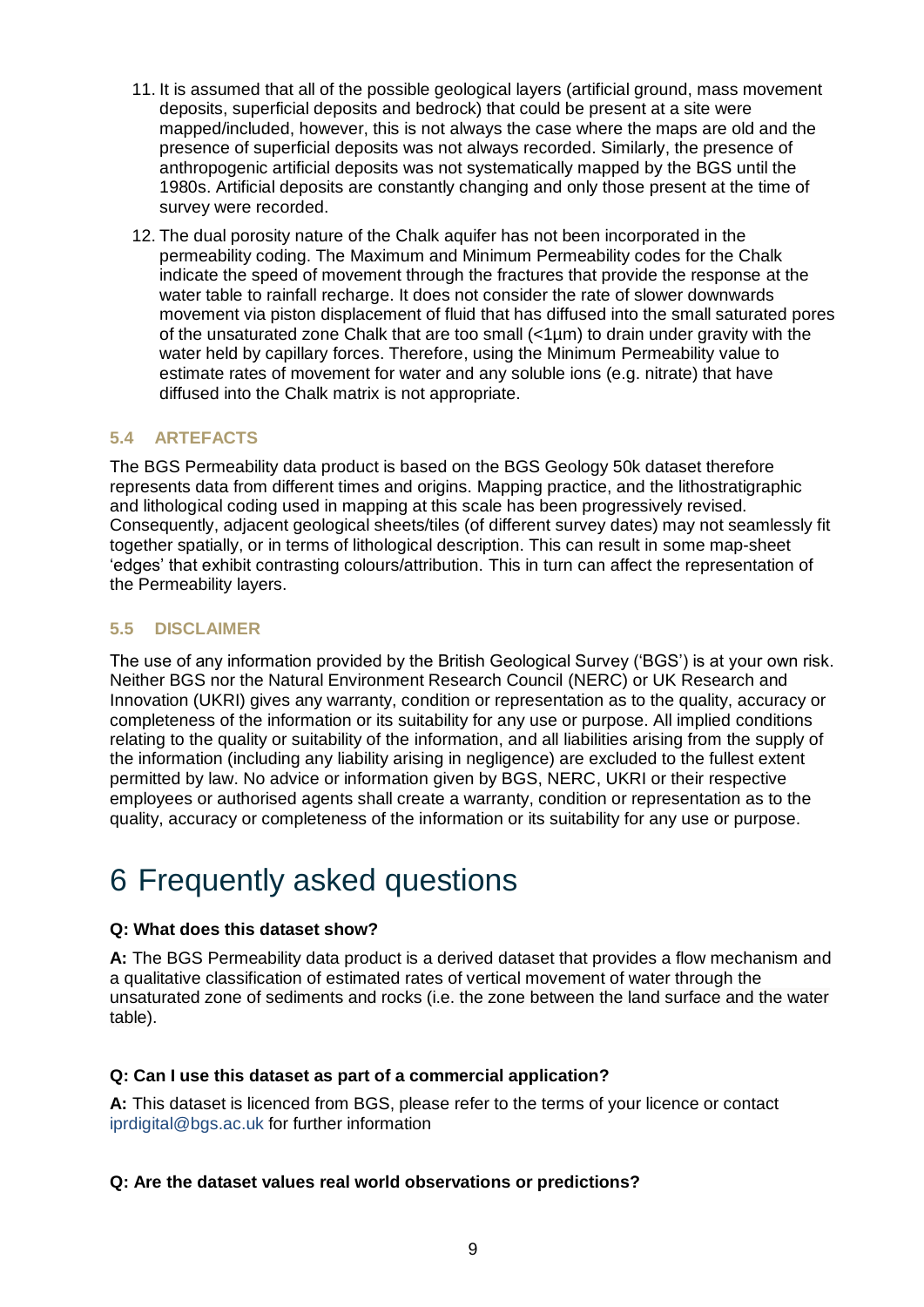**A:** The permeability codes assigned are not actual values, derived from field tests or that have been tested in a groundwater flow model. The codes are heuristic and were ascribed using expert interpretation of the estimated rates of vertical movement of water from the ground surface through the unsaturated zone of the various lithologies, considering their dissolution potential, age, degree of cementation/induration and fracturing.

#### **Q: How accurate is this dataset?**

**A:** The permeability codes were allocated to every unique rock unit and lithology combination (LEX-RCS code) in BGS Geology 50k (hence based on 1:50 000 geological mapping). Therefore, all polygons having the same LEX-RCS code have the same permeability value. However, there are known to be lithological variations spatially within rock units, these variations are not included in the dataset, except where the lithological code itself changes. The estimated permeability values are just for the unsaturated zone.

#### **Q: How often will this dataset be updated?**

**A:** The current version (version 8) was released in 2021. The dataset is revised on an ad-hoc basis when its source data is updated.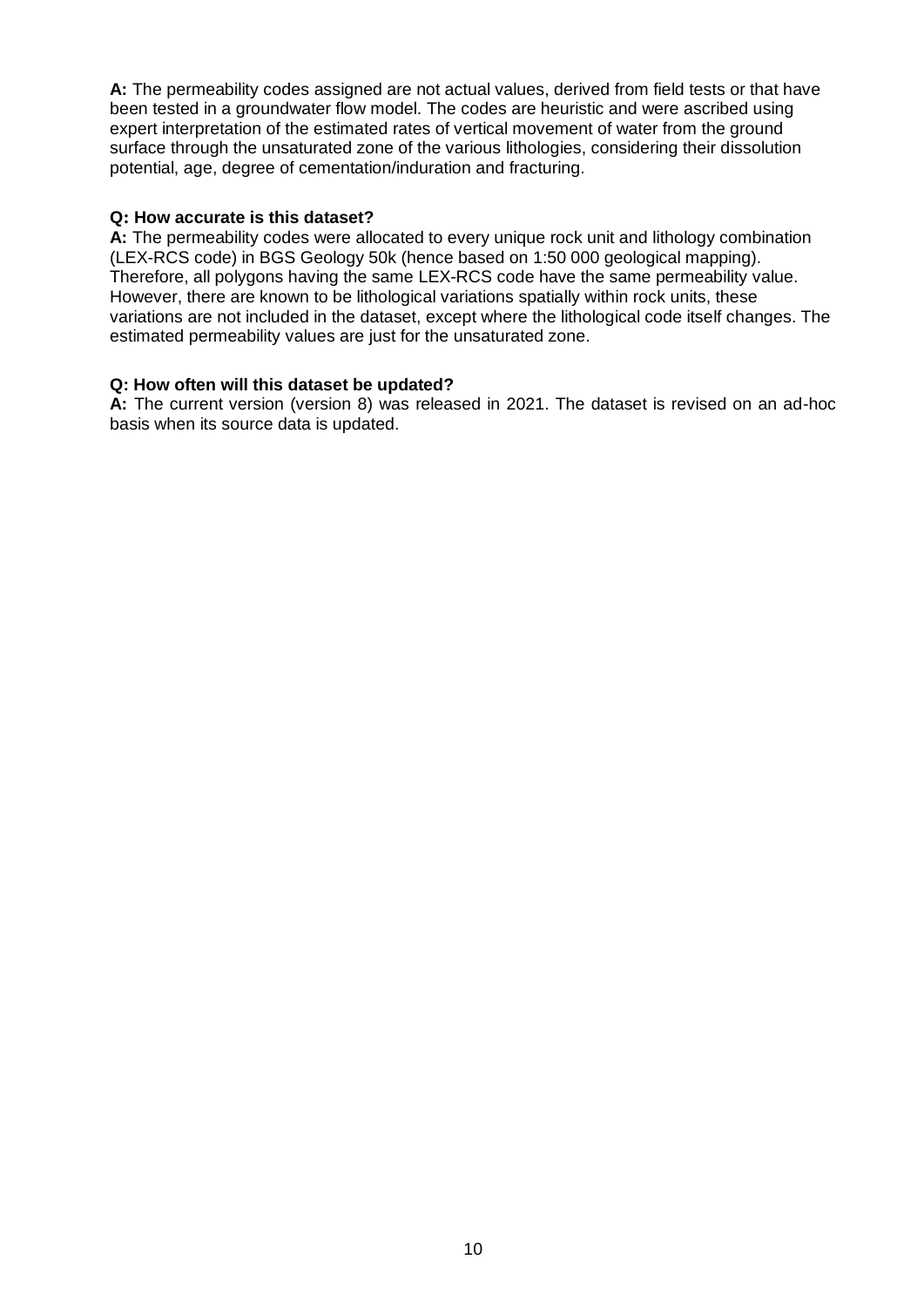# Appendix 1 Explanation of the permeability codes

The term permeability refers to the capacity of a rock to transmit water. The permeability codes assigned are not an actual hydraulic conductivity value, derived from field tests, or necessarily a value that has been tested in a groundwater flow model. However, for many unconsolidated deposits where intergranular flow is the main flow mechanism, the assigned permeability code could be converted to an approximate range of hydraulic conductivity values, with each of the permeability classes representing about two or three orders of magnitude difference in hydraulic conductivity, as values can vary from  $10^{-8}$  to  $10^4$  m/day. In consolidated sedimentary rocks, igneous and metamorphic rocks, fracture flow may occur, which can lead to a wide range of permeability and hydraulic conductivity values in any one lithology, depending on both the degree of the fracturing and the size and connectivity of the fractures.

It should be noted that values of intrinsic permeability measured on core samples in a laboratory generally represent the matrix permeabilities of a small plug sample. Whilst values of hydraulic conductivity obtained from pumping tests represent significantly larger rock volumes than laboratory tests, they are a measure of the predominantly horizontal flow in the saturated zone to boreholes, rather than the often-vertical flow through the unsaturated zone to the water table. Generally horizontal values are greater than vertical ones, due to layering of the predominantly sedimentary rock sequence of Great Britain.

#### Definitions of permeability and hydraulic conductivity

*Permeability:* the property or capacity of a porous rock, sediment or soil for transmitting a fluid without impairment of the medium; it is a measure of the relative ease of flow under unequal pressure (adapted from American Geological Institute, 1972).

*Intrinsic permeability*: The permeability of rock independent of fluid properties. The SI unit of measurement is  $m<sup>2</sup>$  (for saturated flow).

*Hydraulic conductivity* (cf. permeability coefficient); the rate of flow of water through a cross sectional area under a unit hydraulic gradient at the prevailing temperature (adapted from American Geological Institute, 1972). The customary unit of measurement is m/day or m/sec.

Intrinsic permeability [L<sup>2</sup>] is related to *hydraulic conductivity* [LT<sup>-1</sup>] by:

#### **K = kρg/μ**

where  $K = hydr$ aulic conductivity

 $k =$  intrinsic permeability

 $p =$  density of the liquid

 $g =$  acceleration due to gravity

μ = dynamic viscosity of the liquid

The *hydraulic conductivity* of a material can be derived experimentally by Darcy's Law: **Q = KiA** 

where  $Q =$  flow rate through the material

 $K =$  hydraulic conductivity (in the direction of flow)

 $i =$  hydraulic gradient (in the direction of flow)

A = cross-sectional area of the material

These parameters are relevant for granular aquifers that are homogeneous, isotropic and of infinite extent. This ideal case rarely occurs and often fracture flow is also present.

Box 1 Definitions of permeability and hydraulic conductivity.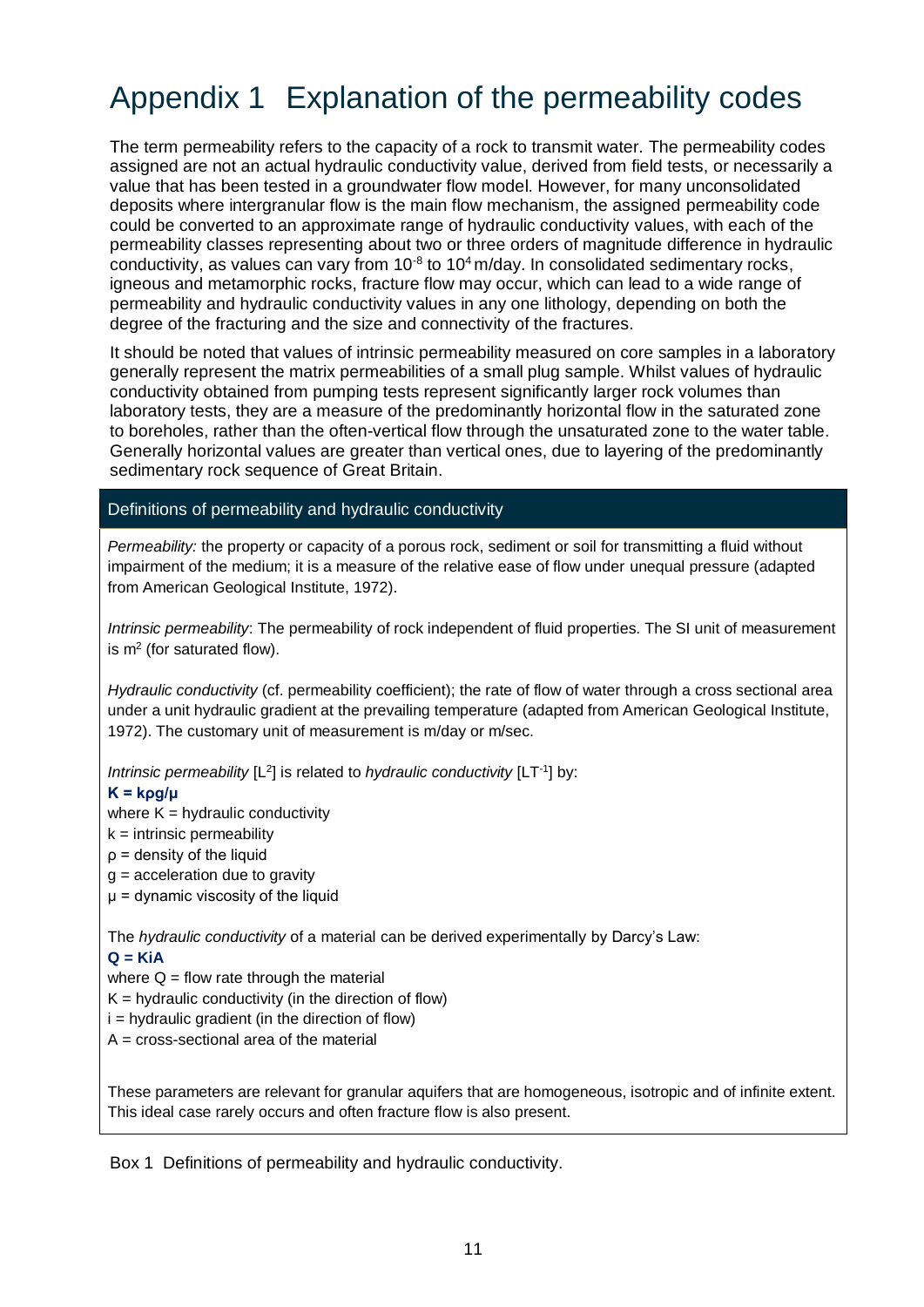# Appendix 2 Unsaturated zone flow

Measured flow in the saturated zone is used in this methodology as an approximation of flow in the unsaturated zone to inform the qualitative classification as permeability. Vertical fluid movement through the unsaturated zone is in many ways analogous to fluid movement through the saturated zone. High travel rates occur in the saturated zone of highly permeable deposits (such as clean well sorted gravels) or rocks that possess high hydraulic conductivity values (such as karstic limestones). Rapid movement of fluid through the unsaturated zone may also be expected to occur in these strata, although this is predominantly vertically oriented rather than horizontally oriented, as would generally be the case for flow in the saturated zone. Conversely, saturated flow rates will be slow in strata that possess low permeability or hydraulic conductivity values and this will also generally be the case for flow through the unsaturated zone in the same rocks.

| <b>Lithology</b>           | Hydraulic conductivity (m/day)               |
|----------------------------|----------------------------------------------|
| $Clay^*$                   | 5 x 10-7 to 10-3                             |
| Loess                      | $10^{-2}$ to 1                               |
| Silt                       | $10^{-3}$ to $10^{-1}$                       |
| Sand                       | 10-1 to 5 x 10 <sup>2</sup>                  |
| Gravel                     | 5 x 10 <sup>1</sup> to 5 x 10 <sup>4</sup>   |
| Sand and gravel            | 5 to 10 <sup>2</sup>                         |
| Till                       | 10 $-7$ to 5 x 10 $-1$                       |
| Halite                     | 5 x 10 <sup>-6</sup> to 5 x 10 <sup>-3</sup> |
| Limestone, dolomite        | $\frac{1}{5}$ x 10 <sup>-6</sup> to 1        |
| Karstic limestone          | $10^{-1}$ to $10^{3}$                        |
| Chalk                      | Up to 5                                      |
| Sandstone                  | 5 x 10 <sup>-5</sup> to 2 x 10 <sup>1</sup>  |
| Shale                      | 5 x 10 <sup>-8</sup> to 10 <sup>-4</sup>     |
| Lignite                    | $10^{-1}$ to 10                              |
| Friable tuff               | $2 \times 10^{-2}$ to 2                      |
| Welded tuff, ignimbrite    | $5 \times 10^{-5}$ to $2 \times 10^{-1}$     |
| Dense basalt               | 10-6 to 10-3                                 |
| <b>Fractured basalt</b>    | $10^{-4}$ to 1                               |
| Vesicular lava             | $10^{-4}$ to $10^{-3}$                       |
| Lava                       | Less than $5 \times 10^{-9}$ to $10^3$       |
| Slate                      | $5 \times 10^{-9}$ to $5 \times 10^{-6}$     |
| <b>Schist</b>              | 10-7 to 10-4                                 |
| Dense crystalline rock     | $5 \times 10^{-8}$ to $10^{-5}$              |
| Fractured crystalline rock | $10^{-3}$ to 10                              |

Table 1.1 Typical ranges in hydraulic conductivity of common rock types (after Lewis, 1989)

\*montmorillonite clays are generally about two orders of magnitude less permeable than kaolinite clays.

The flow of liquids through saturated and unsaturated strata is not however completely analogous, since vertical flow under unsaturated conditions will be slower than under similar saturated conditions (often considerably so) and is proportional to the degree of saturation, and any horizontal anisotropy will reduce vertical flow with respect to horizontal flow.

Permeability of the unsaturated zone is complex even when dealing with an idealised aquifer, where the infiltration of water through the unsaturated zone depends on the gravity potential (head) and the soil potential. At moisture potentials close to the specific retention, gravity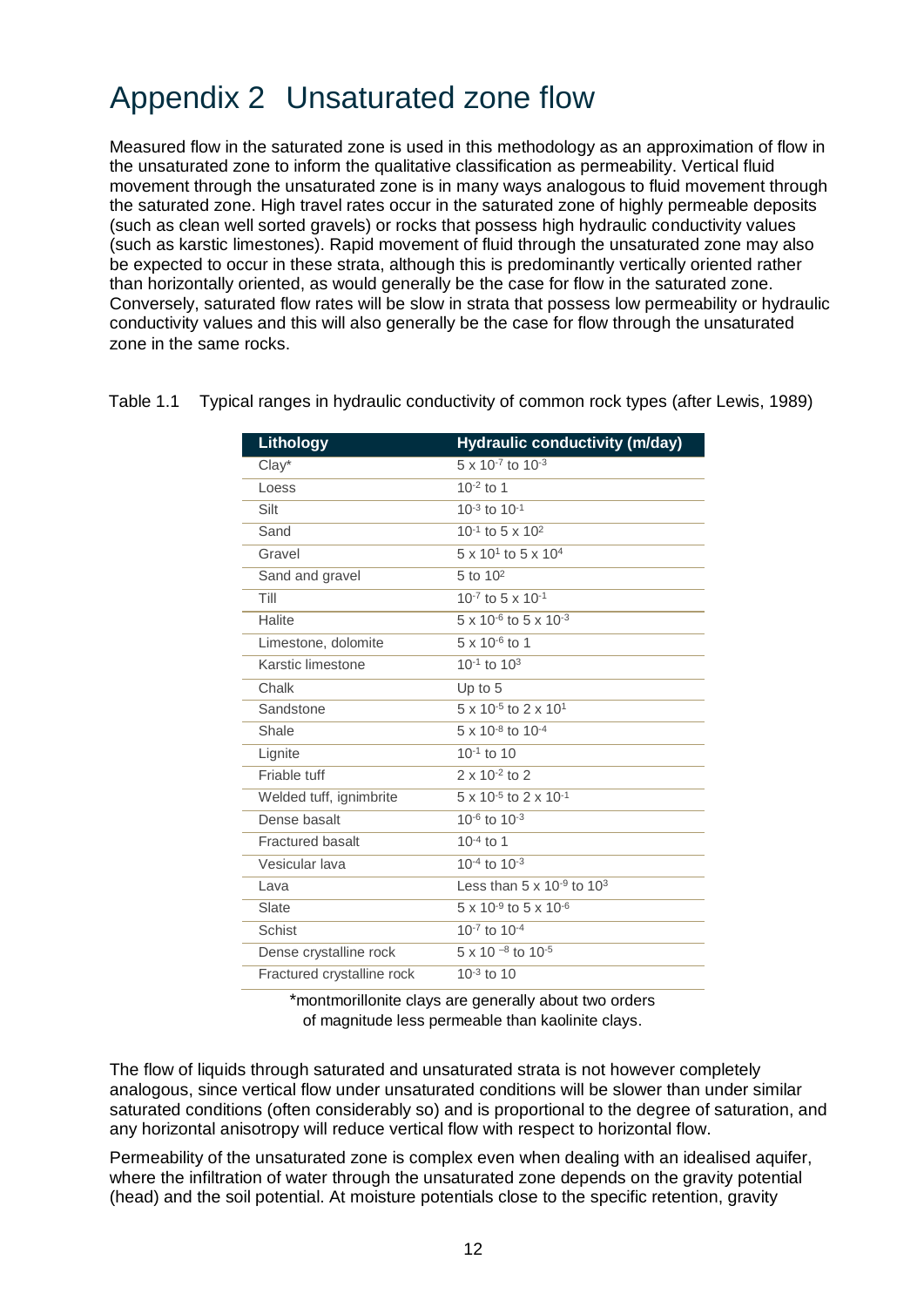potential predominates, whereas when the material is dry, the moisture potential controls water movement.

The 'unsaturated hydraulic conductivity' is not a constant but rather a function of the volumetric water content. Hence at low volumetric water contents (e.g. late summer and early autumn) the hydraulic characteristics and behaviour of contrasting lithologies in the unsaturated zone may be quite different to their behaviour in the saturated zone. For example, the case of a sand layer within a finer-grained medium illustrates this point, as paradoxically the unsaturated hydraulic conductivity of the clay may be greater than that of a sand, as the clay may have retained much of its volumetric water content whereas this will have drained from the coarser-grained sand horizon. Great care should therefore be taken before applying permeability values to the unsaturated zone, particularly if this zone is at a seasonal dry state. Further information is provided in Fetter (1994).

In most fractured aquifers (limestones, other highly indurated sediments, igneous and metamorphic rocks) the orientation of these fractures could control recharge. In the Chalk where conditions are close to saturation at depth in the vadose zone, the above comments on seasonal variations will not apply. Even in the Sherwood Sandstone (a mixed intergranular and fractured aquifer) recharge can take several years to reach the water table.

### Appendix 3 The conceptual model

The permeability codes are a qualitative classification based on expert judgement of estimated rates of vertical movement of water from the ground surface through the unsaturated zone. This water is regarded as having identical properties to the rainwater that would act as natural recharge to the aquifer.

Permeability codes were attributed to every lithology or combination of lithologies ascribed to each named rock unit that has been mapped and is in BGS Geology 50k. The derivation of each of the three Permeability codes is detailed below (Section [3\)](#page-10-0). The thickness of the rock unit and the unsaturated zone at any particular location have a significant effect on the total travel time between the ground surface and the water table, and these may vary considerably across the geographical extent of a single rock unit. However, the variation in rock unit thickness and unsaturated zone thickness is often not known. It was therefore not possible to account for these factors when ascribing Permeability codes. The codes were ascribed solely on the known hydrogeological characteristics of the various lithologies, considering their age, dissolution potential, degree of cementation/induration and fracturing. Where a given rock unit was described as possessing a range of lithologies the coding took account of the probability that each of these lithologies would be at outcrop at some location across the whole extent of the rock unit outcrop and codes were applied accordingly. For example, in the case of Alluvium for which the lithology was described as clay, silt, sand and gravel it was necessary to ascribe codes that encompassed the potential properties of this wide range of lithologies, ranging from highly permeable to effectively impermeable.

In some areas, the presence of structural features (such as faults or folds) is known to have a significant effect on the hydraulic properties of the rock. However, no account was taken of structural features, principally because only a limited portion of the areal extent of a given rock unit is likely to have been influenced by any particular structural effect and it was necessary to ascribe codes that are applicable to the bulk of the unit. The lack of a structural control on the Permeability codes is not thought to be a significant issue since it is probable that in the majority of cases the range ascribed to a given rock unit is sufficiently broad to encompass the majority of these effects.

Permeability and dissolution/karst potential or susceptibility to dissolution are not the same thing. However, knowing where there may be dissolution/karst is relevant as it indicates where there may be rapid movement from the ground surface to the water table; Hence the latest dissolution weighting score from the BGS GeoSure v8: Soluble Rocks dataset was used in deriving the Maximum Permeability value. Karst is very heterogeneous, but any score over 10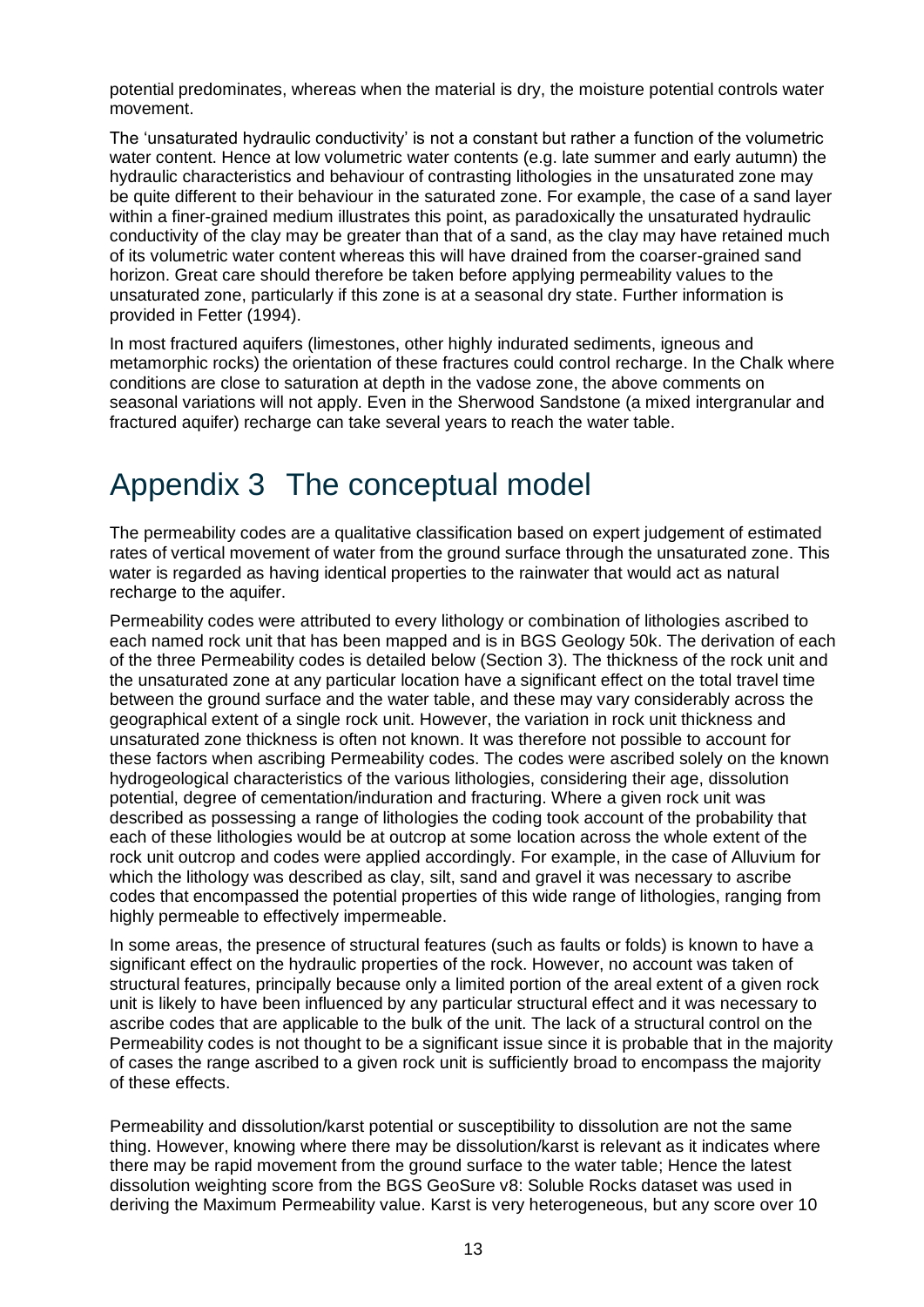could have very high potential karstic permeability, and anything less than 5 may be a carbonate (e.g. some of the limestone bands in the Kimmeridge Clay) but is unlikely to be karstic, although could have a high permeability. Similarly, some of the Jurassic limestones are permeable but not very karstic. Calcareous rocks such as some of the Devonian calcretes, thin limestones in the Upper Carboniferous and some of the Scottish meta-limestones have very little evidence of karst development, but this cannot be ruled out.

#### OTHER FACTORS AFFECTING PERMEABILITY

As only the age and lithology were used to attribute the BGS Permeability data product, the following important factors were not considered, but could be incorporated at a later date.

#### SOIL

Soil commonly constitutes the upper 0.5 to 2.0 metres of the subsurface but is almost invariably derived from the underlying strata and consequently has similar lithological constituents to those strata. A scoping study to assess the potential effects of soils concluded that in almost all cases the soils were a product of weathering of the underlying deposits and that the resulting soils were of a similar permeability to the deposits from which they were derived. Although in the case of a few soils, their permeability was likely to be significantly less than the underlying deposits. However, these soils have a very limited extent (<1% of the total area occupied by soil cover) and only form in isolated upland areas. The study concluded that since the permeability of the vast majority of soils did not differ significantly from the underlying deposits, there was little need for the creation of an additional 'permeability' layer for the soils. However, soils also contain organic material which can affect the overall permeability and also the soil leaching potential, which may be very different to that of the underlying rock units. As BGS does not own soil data, it was not taken into account in this classification. If available it could be considered as an additional layer above the uppermost geological layer of BGS Geology 50k.

#### WEATHERING AND VARIABILITY WITH DEPTH

For the purpose of attributing the codes it was assumed that the rock fabric was not highly weathered, but where the material at the ground surface is highly weathered, this would generally increase the permeability. The only exception was the granites of SW England, where the coding reflects the fact that kaolinisation of the alkali feldspars has increased the permeability. The variability with depth due to greater amounts of compaction could possibly be included if a dataset containing details for such parameters were to become available for at least a significant part of Great Britain.

#### TOPOGRAPHIC POSITION

Topographic position affects the transmissivity of some aquifers such as the Chalk, where the greatest values correlate to increased dissolution in the zone of water level fluctuation, and hence interfluve localities are less permeable, even if occasional fractures are present. Integration of such information with the current dataset would, however, require a departure from the relatively straightforward use of the BGS Geology 50k digital mapping since every unit of the Chalk covers a wide range of topographic positions. It could be possible to integrate an additional dataset based on topographic variations into the assessment of permeability values.

#### THICKNESS OF SUPERFICIAL DEPOSITS AND UNSATURATED ZONE

Other factors affecting the rate of movement of recharge from the ground surface to the water table in the bedrock are the total thickness and overall lithology of the overlying superficial deposits and the thickness of the unsaturated zone. The current classification only assesses the mapped, and hence uppermost superficial deposits present at the ground surface and the uppermost bedrock deposits: there could be several different types of superficial deposits present between these horizons, with widely varying lithologies. If all these factors are considered, it would be possible to produce travel time maps for the main British aquifers; however, there is insufficient information to provide national coverage of all the formations.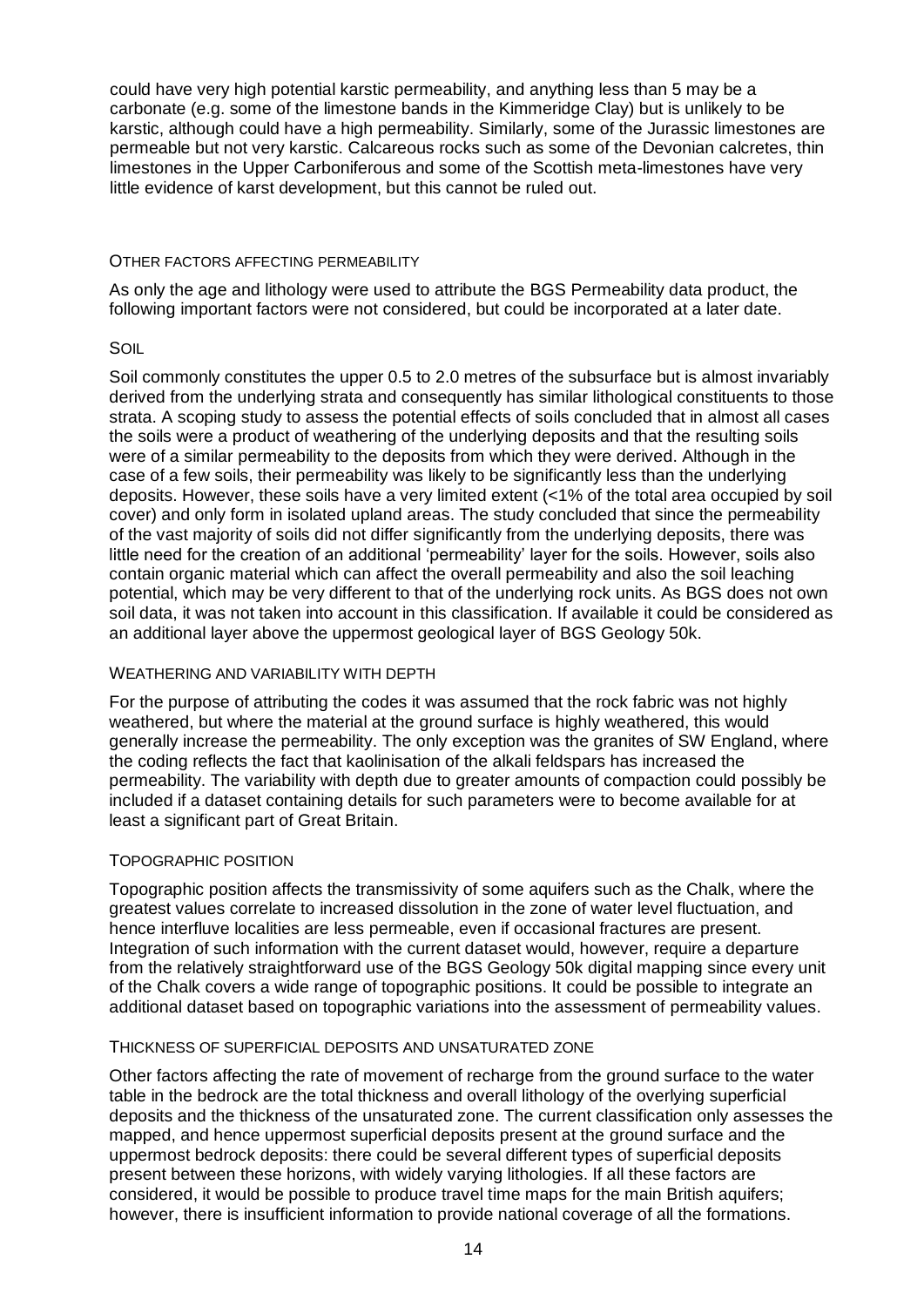# Appendix 4 Permeability coding

#### **SUPERFICIAL AND UNCONSOLIDATED DEPOSITS**

[Table 5](#page-23-0) shows the classification that was applied to both superficial and unconsolidated bedrock deposits. In some cases, it was possible to narrow down the Predominant Flow Mechanism or permeability range for the superficial deposits, from knowledge of the depositional environment of the material provided by the Lexicon code.

#### **Artificial ground and Mass movement deposits**

All artificial ground deposits with 'unknown' as the lithology, were coded with 'mixed' Predominant Flow Mechanism and Maximum and Minimum Permeability codes of 'very high' and 'low'. Voids were removed from the dataset. Where the lithology was specified, unconsolidated artificial deposits were coded in the same way as for similar lithology superficial deposits, but the Minimum Permeability for clay was 'low'. Consolidated lithologies (e.g. rock) were assumed to mainly comprise broken bedrock with 'intergranular' Predominant Flow Mechanism and Maximum and Minimum Permeability codes of 'very high' and 'high'.

Mass movement deposits include foundered strata and landslide deposits. Foundered strata are considered to have similar properties to in situ superficial deposits or bedrock. For unconsolidated landslide rock types, the Predominant Flow Mechanism and Maximum and Minimum Permeability codes were similar to those for the same lithology superficial deposits, but the Minimum Permeability for clay was 'low'. However, landslide deposits comprising consolidated strata are assumed to mainly comprise broken bedrock with 'intergranular' Predominant Flow Mechanism, and with Maximum and Minimum Permeability codes generally of 'very high' and 'high', unless the lithology contained mudstone.

#### **Superficial and Unconsolidated Deposits**

Not all the following lithological combinations have been used to describe bedrock formations.

Clay is generally used in the lithological description to refer to the grainsize (clay-grade material) rather than implying the presence of clay minerals. The permeability value for clay depends on whether the deposits are saturated. For Recent deposits this typically reflects the genesis and topographic position. Where the clay is likely to be effectively saturated (e.g. tidal flat deposits, alluvium or beach deposits), the Predominant Flow Mechanism was coded as 'intergranular' (as the clay is unlikely to drain and dry out and crack/fracture) and both Maximum and Minimum Permeability codes were 'very low'. Where the clay could be unsaturated (and hence could dry out and crack/fracture) the Predominant Flow Mechanism was coded as 'mixed' and the Maximum and Minimum Permeability ranged from 'low' to 'very low'. Mixed lithologies including a significant proportion of clay, were coded in a similar manner with the Predominant Flow Mechanism incorporating whether the clay was likely to be saturated or not. In these cases, the other lithologies present provided the Maximum Permeability (as this was always coarser grained and hence more permeable, e.g. sand) and hence the clay has no effect on the Maximum Permeability. Areas where no superficial deposits are present/mapped have no data, and deposits below all mapped water bodies (including reservoirs) were not included in the dataset. Neogene and Palaeogene age clays were coded as having 'fracture' as the Predominant Flow Mechanism and 'low' and 'very low' Maximum and Minimum Permeability codes.

Where the lithology was unknown the Predominant Flow Mechanism was coded as 'mixed', unless the genesis was known and hence it was possible to infer that the deposits were likely to be effectively saturated (e.g. Intertidal deposits) when it was coded as 'intergranular'. The Maximum and Minimum Permeability range was 'very high' to 'very low', unless this could be narrowed down from knowledge of the depositional environment of a deposit.

The Maximum and Minimum Permeability codes for gravel, clayey were 'moderate' and 'low' for clay-with-flints and 'high' and 'low' for Till and all other deposits, with 'mixed' as the Predominant Flow Mechanism.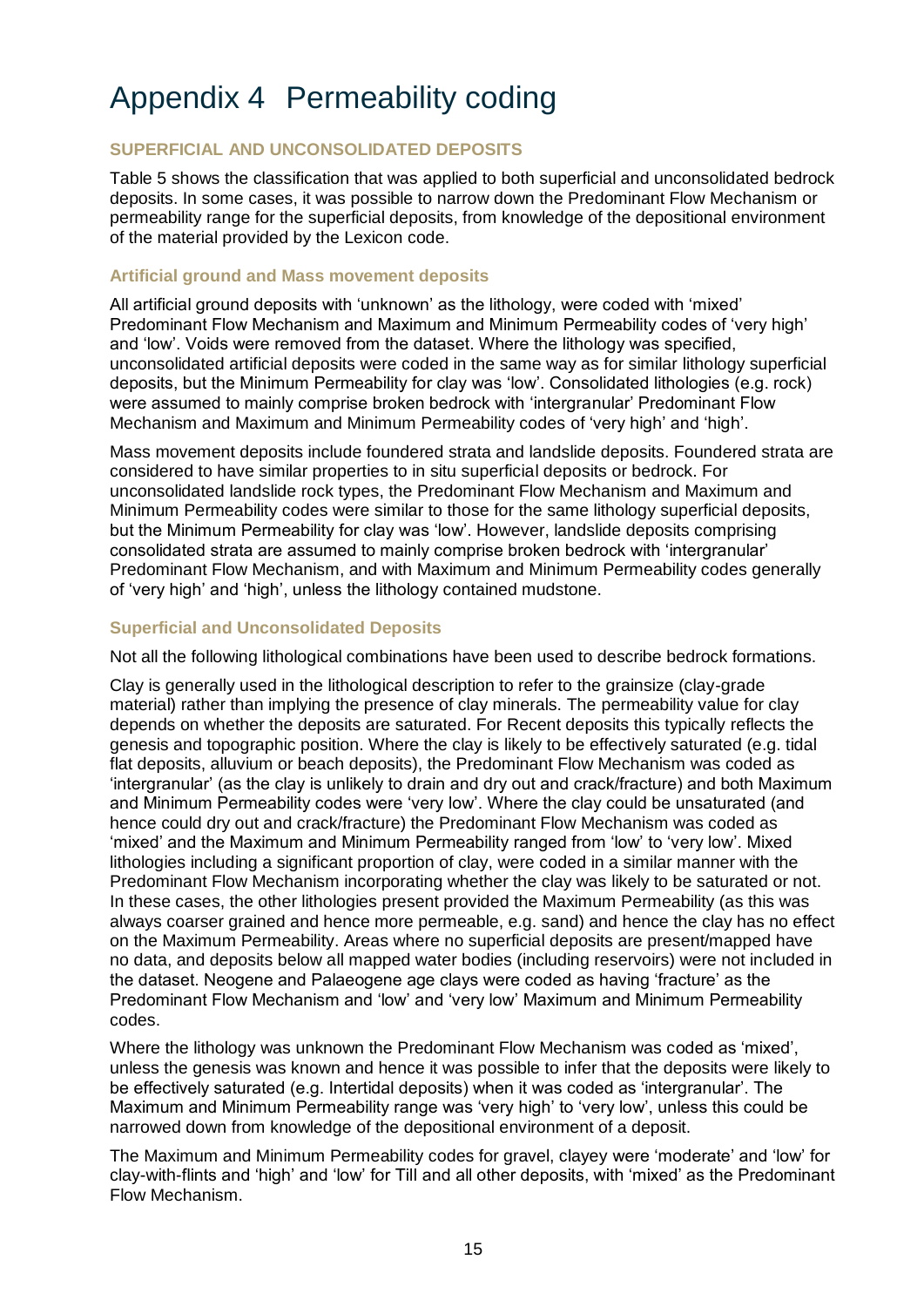It was assumed that there was a difference between gravel, clayey and gravel and clay**;** the former comprising gravel with a clay matrix, and the latter could comprise gravel, clay or a mixture of gravel and clay at a given location.

Clay, (silt,) sand and gravel are coded with 'mixed' or 'intergranular' Predominant Flow Mechanism depending on whether they are likely to be effectively saturated or not. Hummocky (moundy) glacial deposits are coded as having Maximum and Minimum Permeability codes of 'high' and 'low', all other deposits had 'high' Maximum Permeability and either 'low' or 'very low' Minimum Permeability codes.

The Maximum Permeability code for diamicton was reduced from 'high' to 'moderate', when it was known that sand and gravel lenses were likely to be absent (e.g. some of **Oadby Member**, **Coddington Till Member**).

| Lithology                                         | <b>Predominant</b><br>flow<br><b>Mechanism</b> | <b>Maximum</b><br><b>Permeability</b> | <b>Minimum</b><br><b>Permeability</b> |
|---------------------------------------------------|------------------------------------------------|---------------------------------------|---------------------------------------|
| Gravel                                            | Intergranular                                  | Very high                             | Very high                             |
| Sand                                              | Intergranular                                  | High                                  | High                                  |
| Silt                                              | Intergranular                                  | Moderate                              | Low                                   |
| Clay                                              | Fracture/Mixed/<br>Intergranular               | Low/Very low                          | Very low                              |
| Sand and clay with gravel                         | Intergranular                                  | High                                  | Low                                   |
| Gravel, clayey                                    | Mixed                                          | High/Moderate                         | Low                                   |
| Sand and Gravel/ Gravel and Sand (with boulders)  | Intergranular                                  | Very high                             | High                                  |
| Gravel, sand and silt/sand, gravel and silt       | Intergranular                                  | Very high                             | Moderate                              |
| Sand and silt                                     | Intergranular                                  | High                                  | Moderate                              |
| Silt and sand                                     | Intergranular                                  | <b>High</b>                           | Low                                   |
| Silty sand                                        | Intergranular                                  | High                                  | Moderate                              |
| Silt and gravel/silt, sand and gravel             | Intergranular                                  | High                                  | Moderate                              |
| Sandy silt                                        | Intergranular                                  | Moderate                              | Low                                   |
| Silty clay                                        | Intergranular/Mixed                            | Low                                   | Very low                              |
| Clay and silt                                     | Intergranular/Mixed                            | Low                                   | Very low                              |
| Silt and clay                                     | Intergranular/Mixed                            | Moderate                              | Low/Very low                          |
| Clay and sand                                     | Intergranular/Mixed                            | Moderate                              | Very low                              |
| Sand and clay                                     | Intergranular                                  | High                                  | Low                                   |
| Clay, silt, sand and gravel/clay, sand and gravel | Intergranular/Mixed                            | High                                  | Low/Very low                          |
| Gravel, sand, silt and clay                       | Intergranular                                  | Very high                             | Low                                   |
| Sand, silt and clay                               | Intergranular                                  | High                                  | Low                                   |
| Clay, silt and sand                               | Intergranular/Mixed                            | Moderate                              | Very low                              |
| Unknown/undifferentiated                          | Intergranular/Mixed                            | Very high                             | Very low                              |
| Peat                                              | Mixed                                          | Low                                   | Very low                              |
| Peat and silt                                     | Mixed                                          | Moderate                              | Low                                   |
| Peaty silt and clay                               | Mixed                                          | Low                                   | Very low                              |
| Diamicton                                         | Mixed                                          | High/Moderate                         | Low                                   |
| Clay, gravelly                                    | Mixed                                          | Low                                   | Low                                   |
| <b>Shells</b>                                     | Intergranular                                  | Very high                             | High                                  |
| Regolith                                          | Mixed                                          | Very high                             | Low                                   |

<span id="page-23-0"></span>Table 5: Typical Permeability codes for unconsolidated deposits.

### **BEDROCK**

#### **General principles**

- Where the age range fell across a boundary between two different codes, the minimum age (period) was used rather than the maximum.
- For all non-oolitic limestones, mudstones, metamorphic and igneous rocks, the Predominant Flow Mechanism is 'fracture'.
- All sediments, Devonian and older, have 'fracture' as the Predominant Flow Mechanism.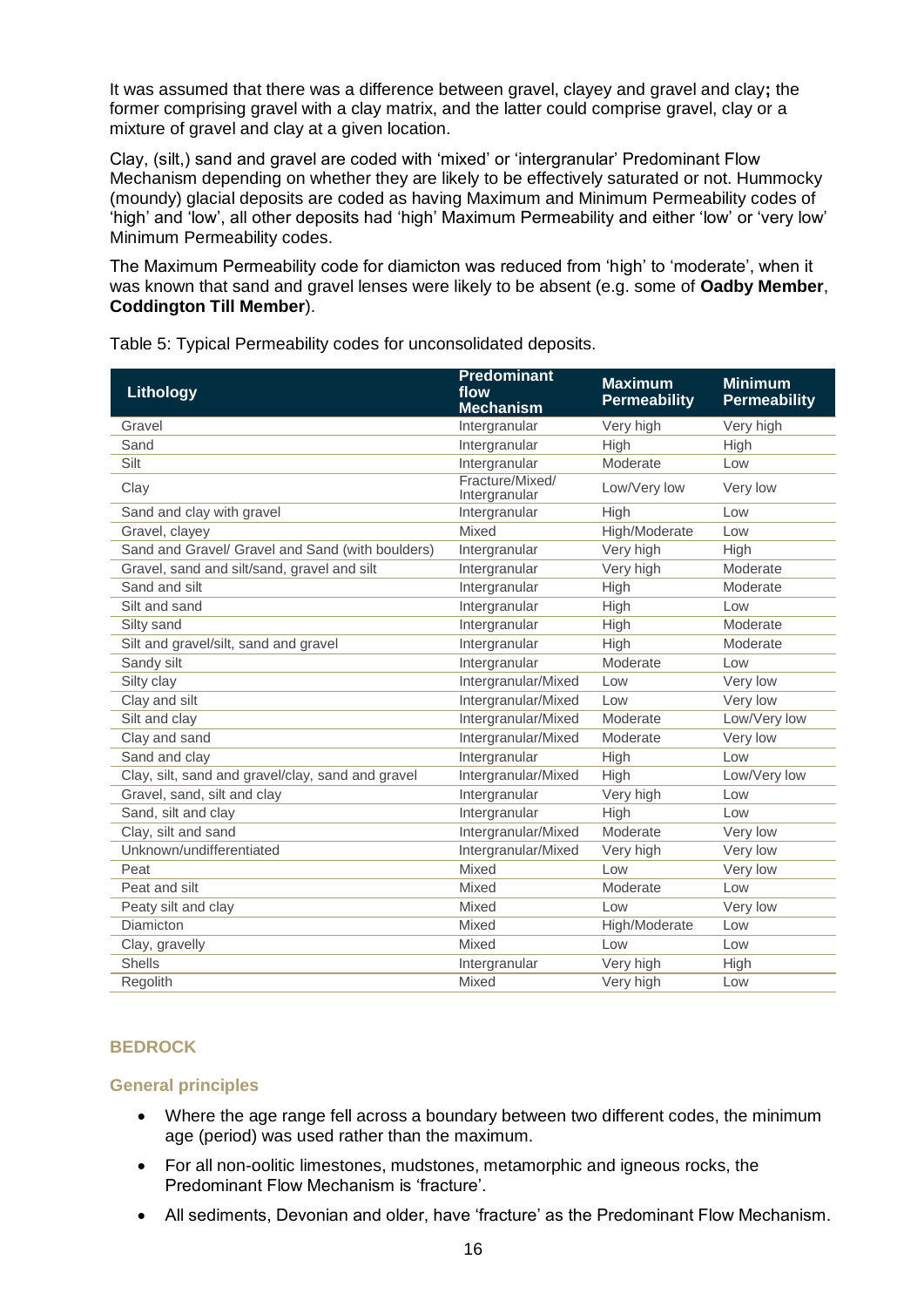• For any rock unit and lithology combination (LEX\_RCS code) with a dissolution weighting score in the BGS GeoSure v8: Soluble Rocks dataset of 5 or more, it was assumed that a 'very high' Maximum Permeability code was possible. This included the four main lithostratigraphic rocks that can exhibit dissolution and karst (Palaeozoic and older limestones, Permian dolostones and Mercia Mudstone Marginal Facies, Jurassic limestones and Chalk).

#### **Limestones**

- The Predominant Flow Mechanism for all limestones is 'fracture', except for the Middle Jurassic, mainly ooidal limestones, which were coded as 'mixed'.
- The Maximum Permeability allocated to limestones was generally 'very high' or 'high', depending on whether the limestones are known to develop dissolution features (with a BGS GeoSure v8: Soluble Rocks dissolution weighting score of 5 or more) or not. However, the range of scores (from 5-40) that are allocated the same Maximum Permeability value means that the possibility of solution features or karst occurring will vary considerably.
- Jurassic and Cretaceous limestones (e.g. Chalk, Cotswolds and Yorkshire Corallian, Great Oolite/Blisworth Limestone, Lincolnshire Limestone/Inferior Oolite) are generally subject to dissolution and can potentially develop karst features and often have both Maximum and Minimum Permeability codes as 'very high'. All other limestones aged Carboniferous or younger that are known to be soluble and can exhibit karstic features, were coded with 'very high' and 'high' Maximum and Minimum Permeability codes.
- Limestones that do not develop significant solution features (BGS GeoSure v8: Soluble Rocks dissolution weighting score less than 5) have been allocated 'high' Maximum and Minimum Permeability codes. Limestones with no dissolution weighting score have also generally been coded with 'high' Maximum and Minimum Permeability codes. There were a few exceptions for Carboniferous and older limestones that were coded with Maximum and Minimum Permeability as 'high' and 'moderate', 'moderate' and 'moderate' or 'moderate' and 'low'.
- When limestone occurs interbedded with other lithologies, the Maximum Permeability for the limestone depends on the BGS GeoSure v8: Soluble Rocks dissolution weighting score ('very high' or 'high') and the Minimum Permeability value reflects the permeability of the other lithology present (commonly mudstone).

#### **Dolomites**

- Carboniferous and younger age dolostone, dolomitised limestone and dolomite, and dolomite-mudstone known to have potential for the development of solution features (BGS GeoSure v8: Soluble Rocks dissolution weighting score of 5 or more) have been coded with 'very high' and 'high' Maximum and Minimum Permeability codes. Devonian and older Palaeozoic dolostone with dissolution potential (weighting score of 5 or more) have been coded with 'very high' and 'moderate' Maximum and Minimum Permeability codes. Neoproterozoic dolostone (with no dissolution weighting score) was coded with Maximum and Minimum Permeability codes of 'moderate' and 'low'.
- Other dolomitised rocks were given Maximum Permeability values of 'very high' (if the BGS GeoSure v8: Soluble Rocks dissolution weighting score was 5 or more), otherwise 'high' to 'low', with Minimum Permeability values ranging from 'high' to 'low'; depending on associated lithologies.

#### **Sandstones**

The age and degree of cementation were both considered, with all three flow types ('intergranular', 'mixed' or 'fracture') being possible as the Predominant Flow Mechanism, and Maximum Permeability codes ranging between 'high' and 'moderate' and Minimum Permeability codes between 'high' and 'low'. In general, the older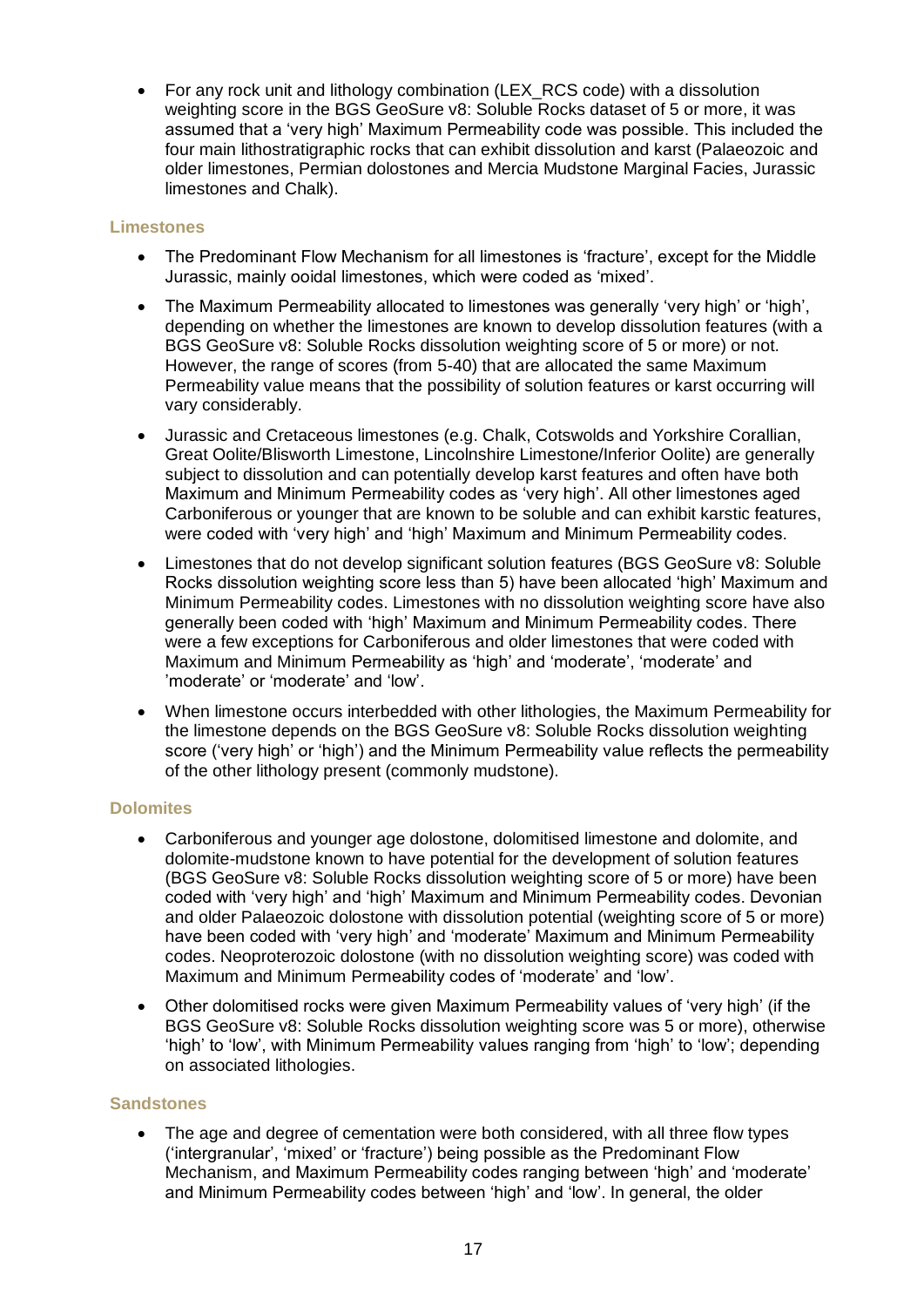sandstones are better cemented and indurated, and therefore fracture flow is more likely to predominate, with lower Maximum and Minimum Permeability codes.

• Wacke is coded with 'fracture' Predominant Flow Mechanism and with Maximum and Minimum Permeability codes of 'moderate' and 'low'.

#### **Siltstones and Mudstones**

- Siltstones have generally been coded with 'moderate' and 'low' Maximum and Minimum Permeability codes and with 'fracture' Predominant Flow Mechanism.
- Most Devonian or younger siltstone and mudstone, or siltstone, mudstone and sandstone lithologies have been allocated Maximum and Minimum Permeability codes of 'moderate' and 'low', with most Silurian and older rocks having both Maximum and Minimum Permeability codes as 'low'. The Predominant Flow Mechanism is generally 'fracture', apart from those of Cretaceous age that are 'mixed' and those of Jurassic age where the Predominant Flow Mechanism is 'fracture' or 'mixed' depending on the degree of induration.
- Argillaceous rock includes both silt and clay grade particles, and hence is coded with 'fracture' Predominant Flow Mechanism and has been allocated 'low' Maximum and Minimum Permeability codes.
- Jurassic Liassic age and older mudstone can generally transmit small amounts of water where fractured and has been allocated 'low' Maximum and Minimum Permeability codes.
- Mudstone that is younger than Liassic in age is generally less well indurated than older mudstone, hence they are likely to be less fractured, and consequently have been coded with 'low' and 'very low' Maximum and Minimum Permeability codes. Where mudstone is the primary lithology of a rock unit of variable lithology that is younger than Liassic age, the Minimum Permeability allocated was 'very low'.
- Mudstone, sandy; it is assumed mudstone is dominant and hence the Predominant Flow Mechanism is always coded as 'fracture'. For Liassic and older age rocks both Maximum and Minimum Permeability codes are 'low', but where younger than Liassic in age the Maximum and Minimum Permeability codes are 'low' and 'very low'.
- Mudstone, dolomitic; siltstone, dolomitic; and argillaceous rocks, dolomitic have a 'fracture' Predominant Flow Mechanism and are coded as 'moderate' to 'low' Maximum and Minimum Permeability; unless they develop solution features and have a BGS GeoSure v8: Soluble Rocks dissolution weighting score.
- Where mudstone is the subordinate rock type in a rock unit of mixed lithology, the Minimum Permeability has been coded as 'low', unless the mudstone is unlikely to be hydraulically significant.

#### **Sedimentary rock cycles**

These are Carboniferous in age (of Border Group, Clackmannan Group, Coal Measure, Strathclyde Group or Yoredale types) and are generally coded with 'fracture' as the Predominant Flow Mechanism and with Maximum and Minimum Permeability codes of 'high' and 'low'.

#### **Ironstones**

The Predominant Flow Mechanism can be 'mixed' or 'fractured' and the Maximum and Minimum Permeability codes range between 'high' and 'low', depending on the age, the specific lithology and degree of cementation of any particular rock unit. For example, the **Frodingham Ironstone Member** has a 'mixed' Predominant Flow Mechanism and Maximum and Minimum Permeability codes of 'high' and 'moderate', whereas for Ordovician ironstones 'fracture' is the Predominant Flow Mechanism with both Maximum and Minimum Permeability codes being 'low'.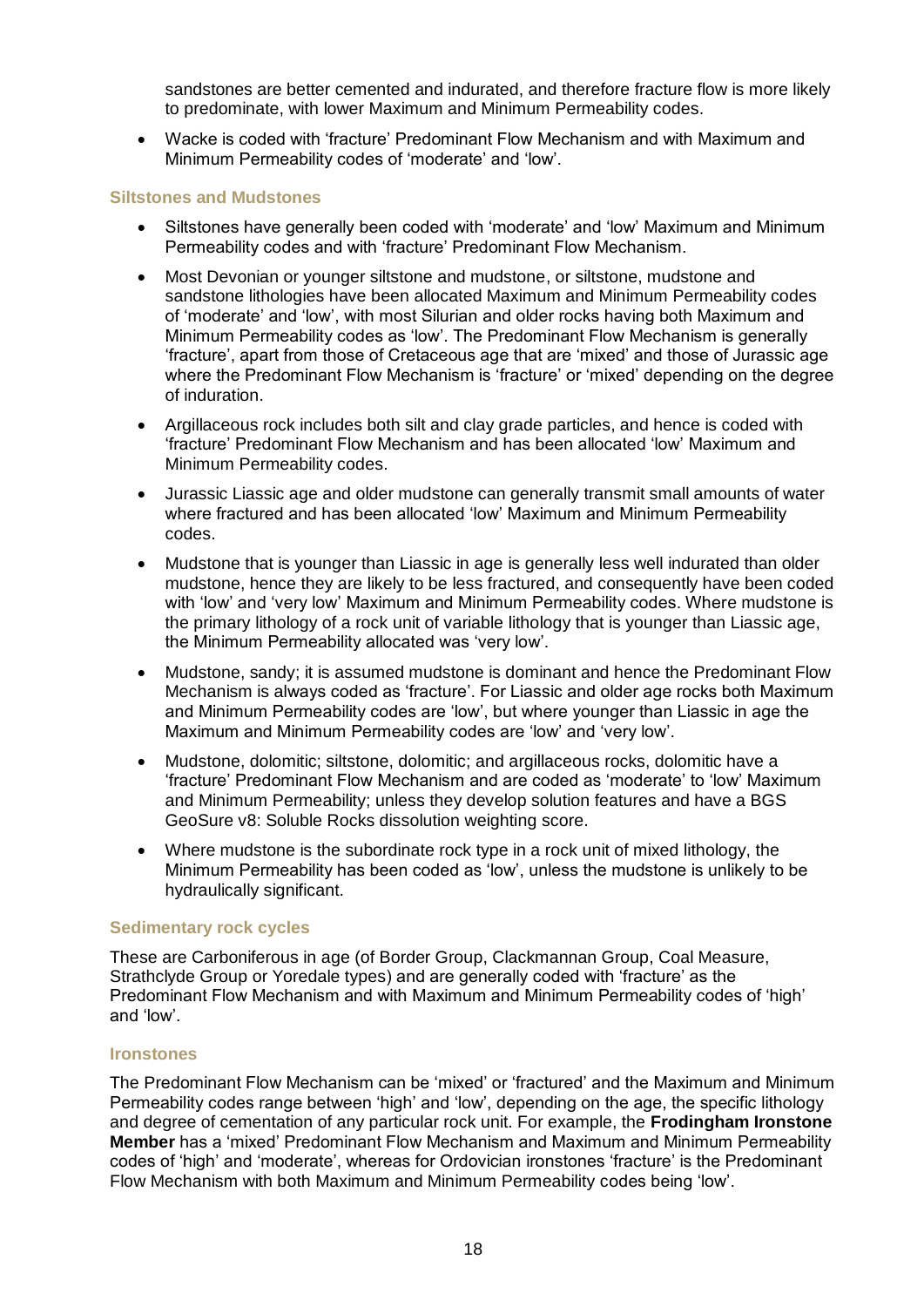#### **Igneous and metamorphic rocks**

The Predominant Flow Mechanism in all igneous and metamorphic rock units is 'fractured', apart from a limited number of Permian or younger volcaniclastic rocks in Scotland.

IGNEOUS ROCKS

- Intrusive rocks (e.g. diorite, dolerite, gabbro, granite, granodiorite, lamprophyre, pegmatite, peridotite, syenite, teschenite, tonalite, metabasalt) are all coded with both Maximum and Minimum Permeability codes as 'low'. Intrusive andesite, basalt, felsite, mugearite, rhyolite and trachyte were coded in the same manner. The only exceptions were Caledonian granite (and microgranite) in S W England, where kaolinisation of the alkali feldspars has increased permeability and they were coded with 'moderate' Maximum and 'low' Minimum Permeability codes.
- Extrusive lavas (e.g. andesite, basalt, dacite, basaltic andesite, felsite, hawaiite, mugearite, rhyolite, trachyandesite, trachybasalt, trachyte) were allocated 'moderate' and 'low' Maximum and Minimum Permeability codes if Devonian or younger in age, and 'low' Maximum and Minimum Permeability codes if Silurian or older in age.
- Extrusive tuff, tuffite and pyroclastic rock, and all agglomerate were coded with 'moderate' and 'low' Maximum and Minimum Permeability codes if Carboniferous or younger in age, and both Maximum and Minimum Permeability was 'low' if Devonian or older in age.
- Pyroclastic breccia, volcaniclastic breccia, volcaniclastic rock and tuffisite (including vents and plugs) are coded with 'moderate' and 'low' Maximum and Minimum Permeability codes if Devonian or younger in age, and 'low' Maximum and Minimum Permeability codes if Silurian or older in age.
- Volcaniclastic conglomerate of Devonian or younger age are coded with 'moderate' for both Maximum and Minimum Permeability codes, and for Silurian and older age with both Maximum and Minimum Permeability codes as 'low'
- Both igneous and sedimentary volcaniclastic sandstone and tuffaceous sandstone were generally allocated 'moderate' and 'low' Maximum and Minimum Permeability codes.
- All pitchstone and hyaloclastite were allocated 'low' Maximum and Minimum Permeability codes.

METAMORPHIC ROCKS

- Metalimestones; Maximum and Minimum Permeability codes of 'very high' and 'low' were allocated if potentially contain solution features (BGS GeoSure v8: Soluble Rocks dissolution weighting score 5-30), 'high' and 'low' (if dissolution weighting score less than 5) and 'high' or 'moderate' and 'low' if not subject to dissolution (no dissolution weighting score).
- Marbles were allocated 'low' for both Maximum and Minimum Permeability, unless potentially exhibiting solution features, where the Maximum Permeability was 'very high' (BGS GeoSure v8: Soluble Rocks dissolution weighting score 5 or more).
- Schists and gneisses were allocated 'low' Maximum and Minimum Permeability codes.

### **CHANGES FROM VERSION 7**

All new formation names and lithologies (LEX RCS codes) were added.

Some minor changes were made as a result of a hydrogeologist's feedback.

Some of the igneous rocks were incorrectly coded, as to whether they were intrusive or extrusive; information from the original geological maps and their environment (data associated with BGS Geology 50k) in combination with the formation name and lithology, was used to correct these.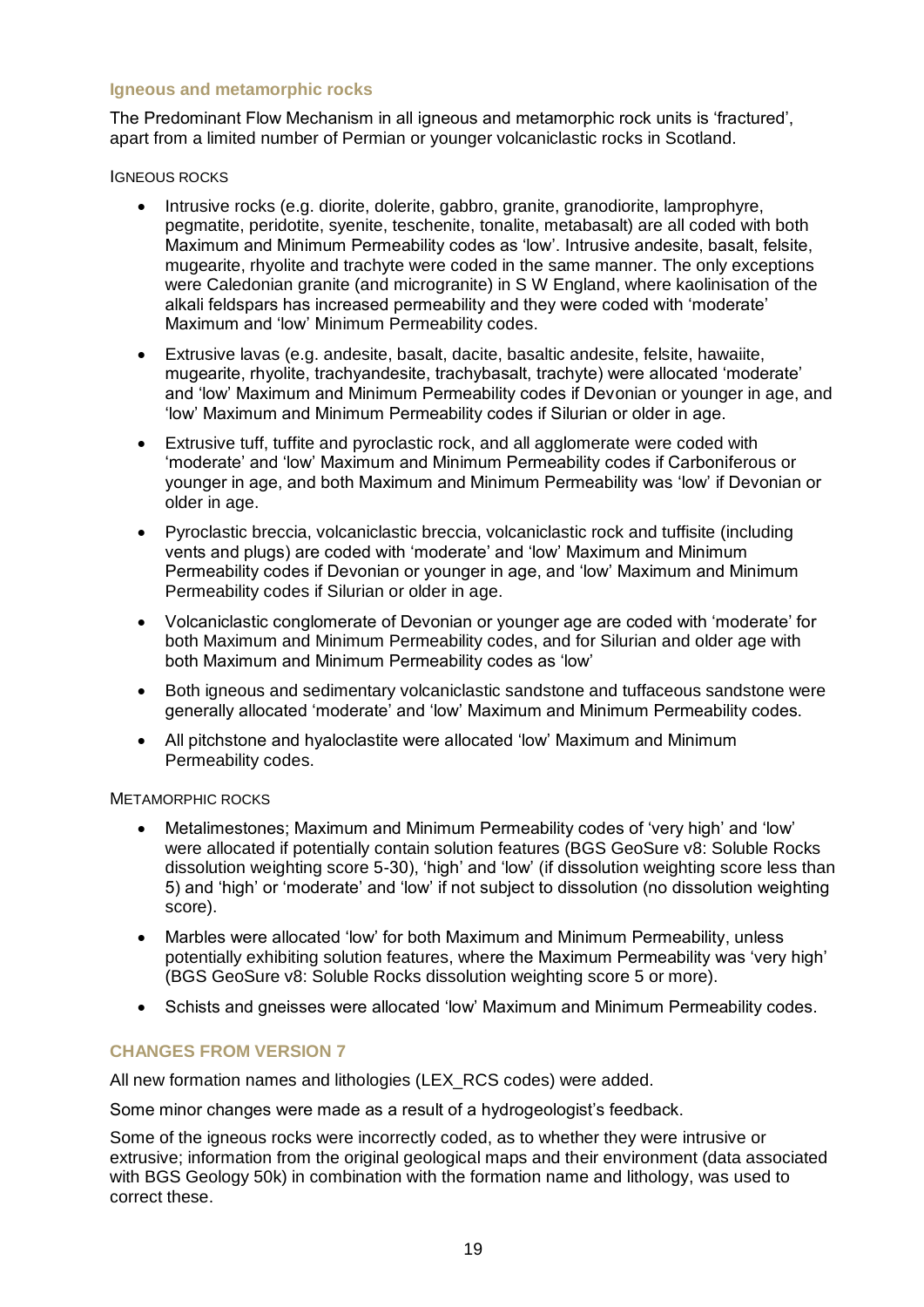A few discrepancies in the way sedimentary codes were coded were corrected.

It was checked that the minimum period (rather than the maximum one) had been used, when permeability codes vary with age.

Silt and clay were split into 'Intergranular' and 'Mixed' Predominant Flow Type, depending on depositional environment, with the Maximum Permeability remaining 'moderate' but the Minimum Permeability being either 'low' or 'very low'.

Standardisation of stratigraphic names have led to some changes in codes. This includes in the **Sherwood Sandstone Group**, the **Nottingham Castle Formation** is now part of the **Chester Formation**, and the **Kirklinton Sandstone Formation** now part of the **Helsby Sandstone Formation**, in both cases areas of sandstone that formerly had 'high' Maximum and Minimum Permeability codes, are now 'high' and 'moderate'.

The coding of limestones and dolomites with potential for dissolution was formalised, by reference to the value in the BGS GeoSure: Soluble Rocks dissolution weighting scores database. This has led to some changes in the Maximum Permeability code, predominantly leading to an increase to 'very high' from 'high'.

Triassic age halite and gypsum in the **Mercia Mudstone Group** was given a Maximum Permeability of 'very high' due to potential for dissolution features although not being scored in BGS GeoSure v8: Soluble Rocks dissolution weighting scores database.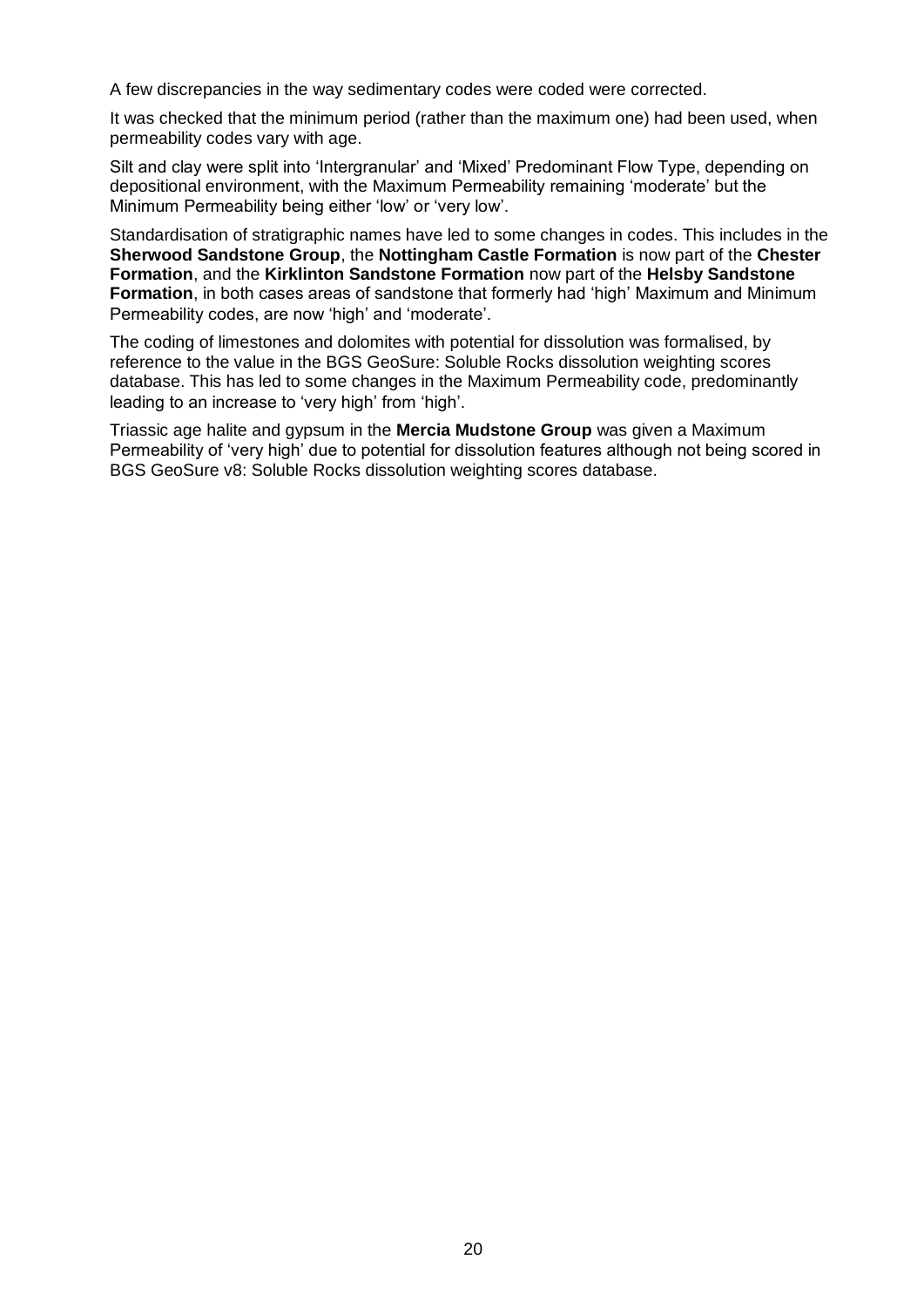# **Glossary**

| <b>Jargon</b>             | <b>Explanation</b>                                                                                                                                                                                                                                                                                                                                                                                                                                                           |
|---------------------------|------------------------------------------------------------------------------------------------------------------------------------------------------------------------------------------------------------------------------------------------------------------------------------------------------------------------------------------------------------------------------------------------------------------------------------------------------------------------------|
| Age                       | Indicates the geological period as a division of geological time.                                                                                                                                                                                                                                                                                                                                                                                                            |
| Anthropogenic             | Environmental change caused by or resulting from the influence of<br>people or their activities either directly or indirectly.                                                                                                                                                                                                                                                                                                                                               |
| Aquifer                   | A rock formation that is sufficiently porous and permeable to yield a<br>significant quantity of water to a borehole, well or spring. The<br>aquifer may be unconfined beneath a standing water table or<br>confined by an impermeable or weakly permeable horizon.                                                                                                                                                                                                          |
| Artificial ground         | Ground surface has been significantly modified by human activity.<br>Examples include recent anthropogenic or artificially modified<br>ground where the ground surface has been significantly modified by<br>human activity including quarrying, landscaping, land-raise, cuttings<br>and embankments.                                                                                                                                                                       |
| <b>BGS Geology</b><br>50k | Generalised digital geological map data based on BGS's New<br>Series 1:50 000 and 1:63 360 scale (one-inch to one-mile) maps<br>with updated nomenclature.                                                                                                                                                                                                                                                                                                                   |
| Bailer                    | A bailer in hydrogeology is a hollow tube used to retrieve<br>groundwater samples from monitoring wells.                                                                                                                                                                                                                                                                                                                                                                     |
| <b>Bedrock</b>            | The main mass of rocks forming the earth, laid down prior to 2.588<br>million years ago. Present everywhere, whether exposed at the<br>surface in rocky outcrops or concealed beneath superficial deposits,<br>artificial ground or water. Formerly called solid.                                                                                                                                                                                                            |
| Cementation               | Hardening and welding of clastic sediments (those formed from<br>preexisting rock fragments) by the precipitation of mineral matter<br>into the pore spaces. It is the last stage in the formation of a<br>sedimentary rock. The cement forms an integral and important part<br>of the rock, as its precipitation affects the porosity and permeability<br>of the rock.                                                                                                      |
| Chalk                     | Chalk is a soft white porous sedimentary rock formed from the tiny<br>calcite and silica rich skeletons of marine microorganisms, which<br>accumulated on the sea floor.                                                                                                                                                                                                                                                                                                     |
| Consolidation             | Compaction and cementation of sediments to the degree that they<br>become coherent, relatively solid rock. Typical consequences of<br>consolidation include an increase in density and a decrease<br>in porosity.                                                                                                                                                                                                                                                            |
| Devonian                  | A period of geological time between 354 and 417 million years ago.                                                                                                                                                                                                                                                                                                                                                                                                           |
| <b>Dissolution</b>        | Process of water passing through soluble material such as gypsum,<br>halite (rock salt) or limestone (including chalk). The dissolution<br>process begins with the development of solution-enhanced features<br>(e.g. joints, planes, pipes), and subsequently, allows for more rapid<br>infiltration. The final result of this process can be large dissolved<br>voids such as caves, sinkholes, sinking streams and large springs,<br>creating a landscape known as karst. |
| Dual porosity<br>aquifer  | A rock characterized by primary porosity from original deposition<br>and secondary porosity from some other mechanism, and in which<br>all flow to the well effectively occurs in one porosity system, and<br>most of the fluid is stored in the other.                                                                                                                                                                                                                      |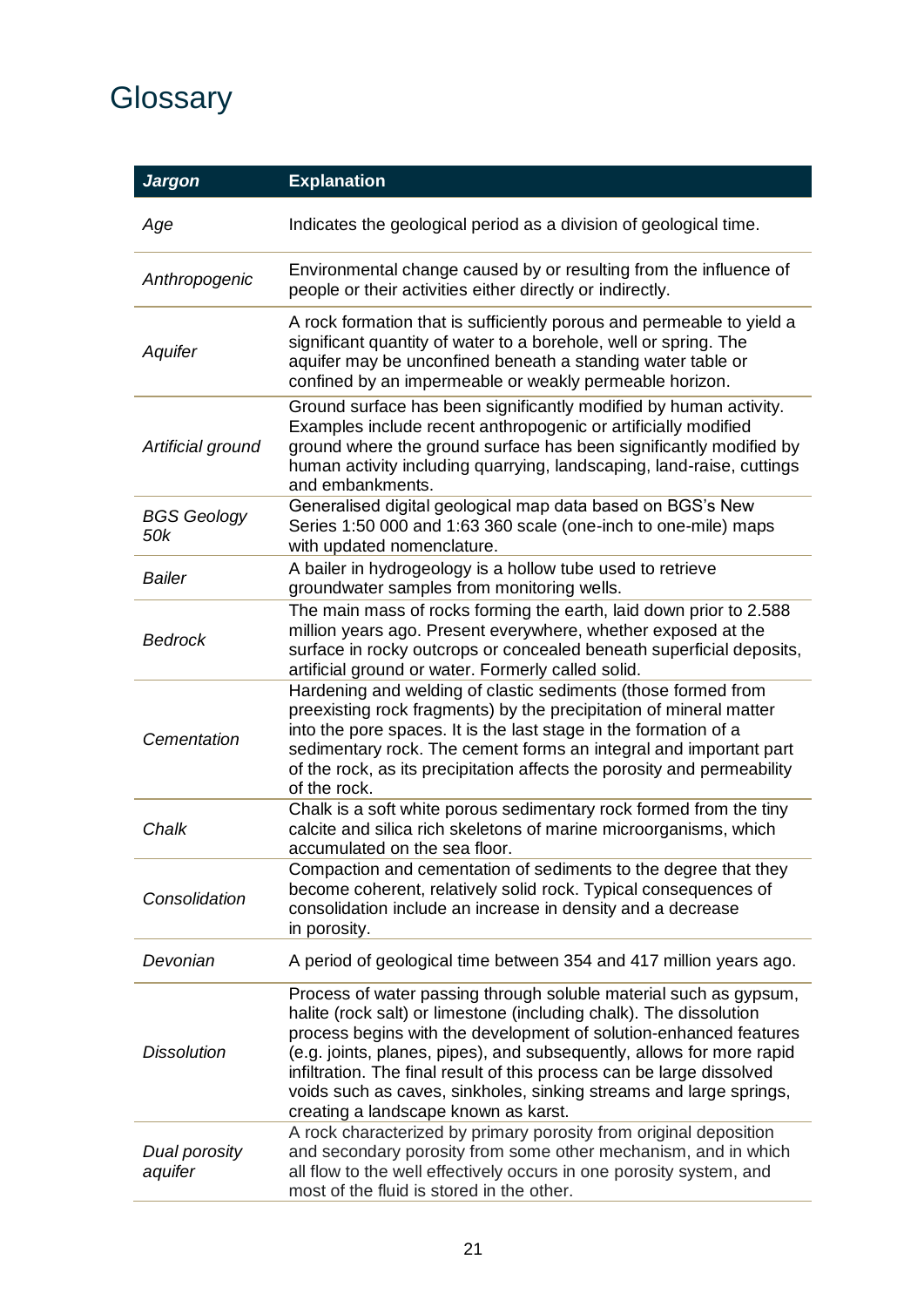| Flow rate                  | Rate at which groundwater moves through rock.                                                                                                                                                                                                                                                                                                                                                   |
|----------------------------|-------------------------------------------------------------------------------------------------------------------------------------------------------------------------------------------------------------------------------------------------------------------------------------------------------------------------------------------------------------------------------------------------|
| Flow type                  | This is the predominant flow mechanism for water to travel through<br>the deposit. In this dataset we use 'intergranular', 'mixed' or<br>'fracture'                                                                                                                                                                                                                                             |
| <b>Fracture flow</b>       | The preferential flow of groundwater through dilated cracks, joints,<br>bedding planes or other features of secondary porosity within an<br>aquifer. It does not include preferential groundwater flow through a<br>thin high-permeability horizon of an aquifer.                                                                                                                               |
| Geohazard                  | Geological and environmental conditions, involving long and short-<br>term processes which may lead to widespread damage. There are<br>many different types of geohazard with different natural and<br>artificial processes causing them to occur. All have the potential to<br>create problems for development of the human environment and<br>threats to the safety and well-being of people. |
|                            | Geohazards can develop quickly (seconds or minutes) in response<br>to the processes that drive them, or take tens, hundreds, or<br>thousands of years to develop to a point where they pose a<br>danger. They are found in most parts of the world, including marine<br>and fluvial environments.                                                                                               |
| Groundwater<br>flow        | The part of streamflow that has infiltrated the ground, has entered<br>the phreatic zone (underground water in the zone of saturation<br>beneath the water table), and has been discharged into a stream<br>channel, or springs and seepage water.                                                                                                                                              |
| Hydraulic<br>conductivity  | For an isotropic porous medium and homogenous fluid, the volume<br>of water that moves in unit time under a unit hydraulic gradient<br>through a unit area measured at right angles to the direction of flow.<br>Commonly, though imprecisely taken to be synonymous with<br>permeability.                                                                                                      |
| Induration                 | The process of hardening rocks through cementation of soil or<br>porous rock.                                                                                                                                                                                                                                                                                                                   |
| Infiltration               | The movement of water into a rock formation that has a structure<br>through which water can pass.                                                                                                                                                                                                                                                                                               |
| Igneous                    | Rocks that originated when a molten magma or lava cooled and<br>solidified.                                                                                                                                                                                                                                                                                                                     |
| Intergranular<br>flow      | Groundwater flows through bedrock through small interconnected<br>pore spaces.                                                                                                                                                                                                                                                                                                                  |
| Intrusive igneous<br>dykes | Magma which has pushed up towards the surface through cracks in<br>the existing rock. Dykes are vertical or steeply dipping sheets of<br>igneous rock.                                                                                                                                                                                                                                          |
| Jurassic                   | The period of geological time between 142 and 205 million years<br>ago.                                                                                                                                                                                                                                                                                                                         |
| Karst                      | Limestone terrains produced by dissolution of and attrition by<br>groundwater. Karstic limestone is characterised by the absence of<br>surface drainage and by sinks and rising streams connected<br>underground by flow along major fissures or in cave systems.                                                                                                                               |
| <b>LEX-RCS</b>             | A two-part attribute code describing the name of the geological<br>unit(s) or deposit(s) represented and their composition.<br>Lexicon (or LEX) computer code used to identify the rock unit(s) or<br>deposit(s) as listed in the BGS lexicon of Named Rock Units.                                                                                                                              |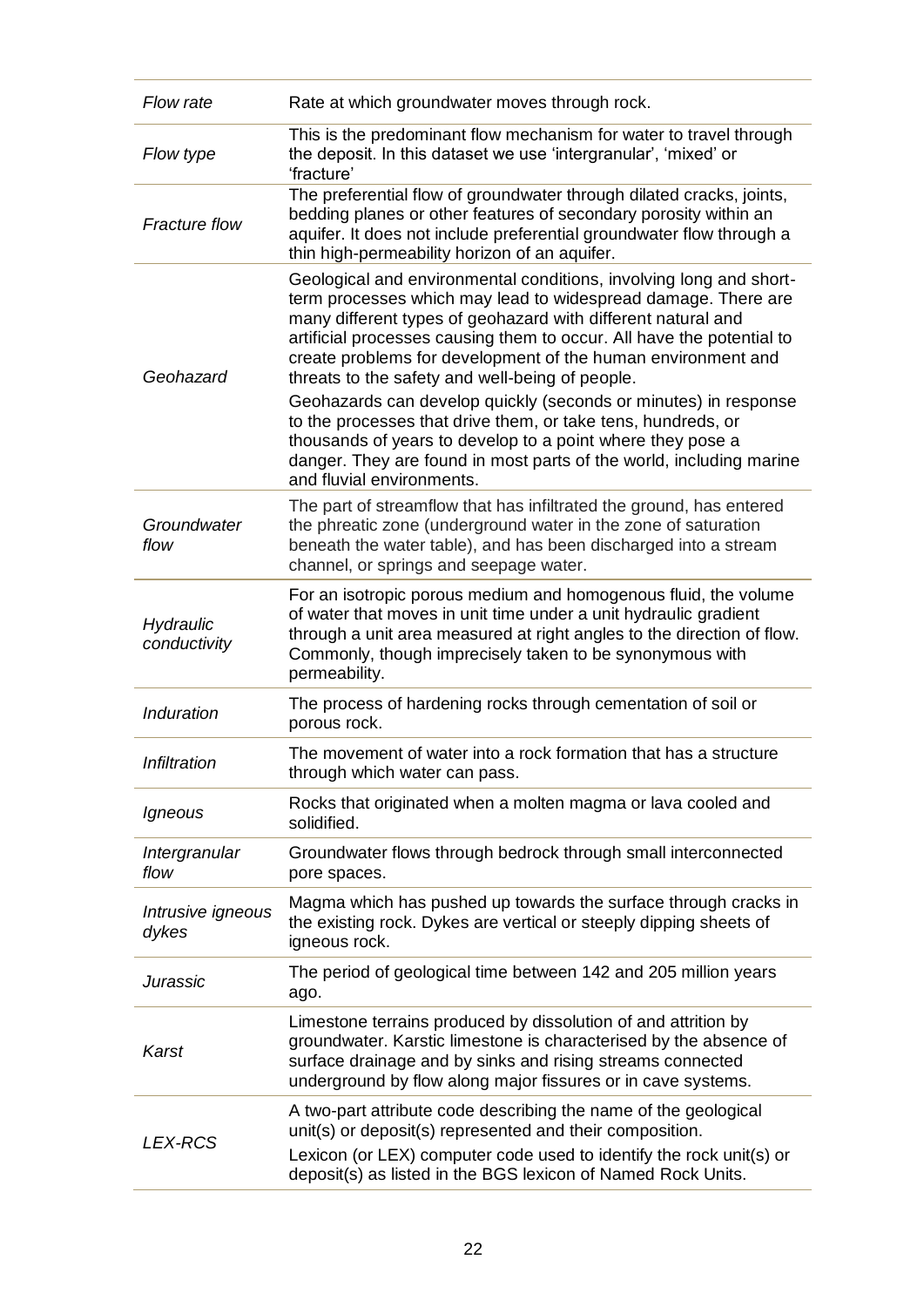|                               | A rock-classification scheme (RCS) code of up to 6 characters<br>(mostly letters forming the second part of the primary LEX-RCS<br>attribute e.g. MDCO. The code can represent a single lithology or<br>multiple lithologies.                                                                                                                                                                                                                                                                                                                                                                                                                                    |
|-------------------------------|------------------------------------------------------------------------------------------------------------------------------------------------------------------------------------------------------------------------------------------------------------------------------------------------------------------------------------------------------------------------------------------------------------------------------------------------------------------------------------------------------------------------------------------------------------------------------------------------------------------------------------------------------------------|
| Limestone                     | Any sedimentary rock consisting mostly of carbonates (calcite<br>and/or dolomite).                                                                                                                                                                                                                                                                                                                                                                                                                                                                                                                                                                               |
| Lithological units            | A rock identifiable by its general characteristics of appearance<br>colour, texture and composition defined by the distinctive and<br>dominant, easily mapped and recognizable petrographic or<br>lithologic features that characterize it.                                                                                                                                                                                                                                                                                                                                                                                                                      |
| Lithology                     | Rocks maybe defined in terms of their general characteristics of<br>appearance: colour, texture and composition. Some lithologies may<br>require a microscope or chemical analysis for the latter to be fully<br>determined.                                                                                                                                                                                                                                                                                                                                                                                                                                     |
| Mass movement<br>deposits     | Primarily superficial deposits or weathered bedrock that have<br>moved downslope under gravity to form landslips.                                                                                                                                                                                                                                                                                                                                                                                                                                                                                                                                                |
| Metamorphic                   | A pre-existing rock is chemically or physically altered by heat,<br>pressure or chemically active fluids so that mineral grains are<br>preferentially orientated or new types of crystals begin to grow.                                                                                                                                                                                                                                                                                                                                                                                                                                                         |
| Permeability                  | The term permeability, used in a general sense, refers to the<br>capacity of a rock to transmit water. Such water may move through<br>the rock matrix (intergranular permeability) or through joints, faults,<br>cleavage or other partings (fracture or secondary permeability).<br>A stricter definition of permeability is that it is a measure of the<br>relative ease with which a porous medium can transmit a fluid under<br>a potential gradient. It is a property of the medium only and is<br>independent of the fluid. Commonly, but imprecisely, taken to be<br>synonymous with the term Hydraulic Conductivity which implies the<br>fluid is water. |
| <b>Piston flow</b>            | When any given water front advances uniformly downwards through<br>the pores of the aquifer, with the same velocity and negligible<br>dispersion and mixing.                                                                                                                                                                                                                                                                                                                                                                                                                                                                                                     |
| Porosity                      | The ratio of the volume of the interstices to the total volume of rock<br>expressed as a fraction. Effective porosity includes only the<br>interconnected pore spaces available for groundwater transmission;<br>measurements of porosity in the laboratory usually exclude any void<br>spaces caused by cracks or joints (secondary porosity).                                                                                                                                                                                                                                                                                                                  |
| Predominant                   | The main, principal, overriding, influential feature.                                                                                                                                                                                                                                                                                                                                                                                                                                                                                                                                                                                                            |
| Qualitative<br>classification | Qualitative data approximates and characterizes, it can be observed<br>and recorded. This data type is non-numerical in nature. It is<br>collected through methods of observations, allowing the<br>determination of traits and characteristics.                                                                                                                                                                                                                                                                                                                                                                                                                 |
| Sedimentary                   | Rocks that originated from the broken up or dissolved and re-<br>precipitated particles of other rocks. Examples include clay,<br>mudstone, siltstone, shale, sandstone, limestone and conglomerate.<br>Sedimentary rocks cover more than two-thirds of the Earth's<br>surface. They are formed from the weathering and erosion products<br>of rock material, which have been transported (usually by water,<br>wind or ice), redeposited and later consolidated.                                                                                                                                                                                                |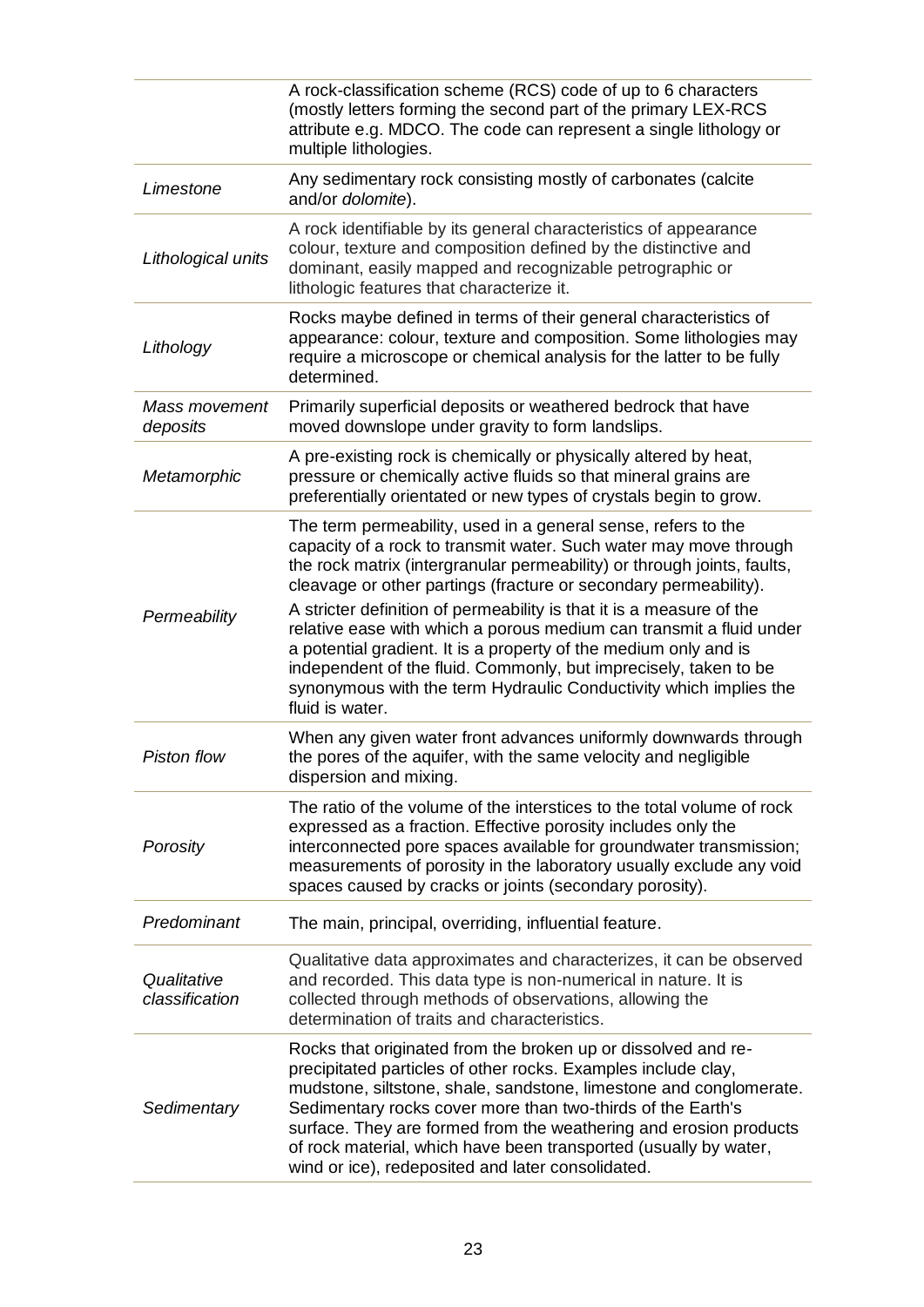| <b>Sediments</b>        | Silt, sand, rocks, fossils, and other matter carried and deposited by<br>water, wind, or ice.                                                                                                                                  |
|-------------------------|--------------------------------------------------------------------------------------------------------------------------------------------------------------------------------------------------------------------------------|
| Slug test               | A slug test is a type of aquifer test where water is quickly added or<br>removed from a groundwater well, and the change in hydraulic head<br>is monitored through time to determine the near-well aquifer<br>characteristics. |
| <b>SuDS</b>             | Sustainable drainage systems.                                                                                                                                                                                                  |
| Superficial<br>deposits | The youngest geological deposits formed during the most recent<br>period of geological time, the Quaternary. They date from about 2.6<br>million years ago to the present.                                                     |
| Unsaturated<br>zone     | The zone between the land surface and the water table. It includes<br>the capillary fringe and may contain water under pressure less than<br>that of the atmosphere (synonymous with vadose zone).                             |